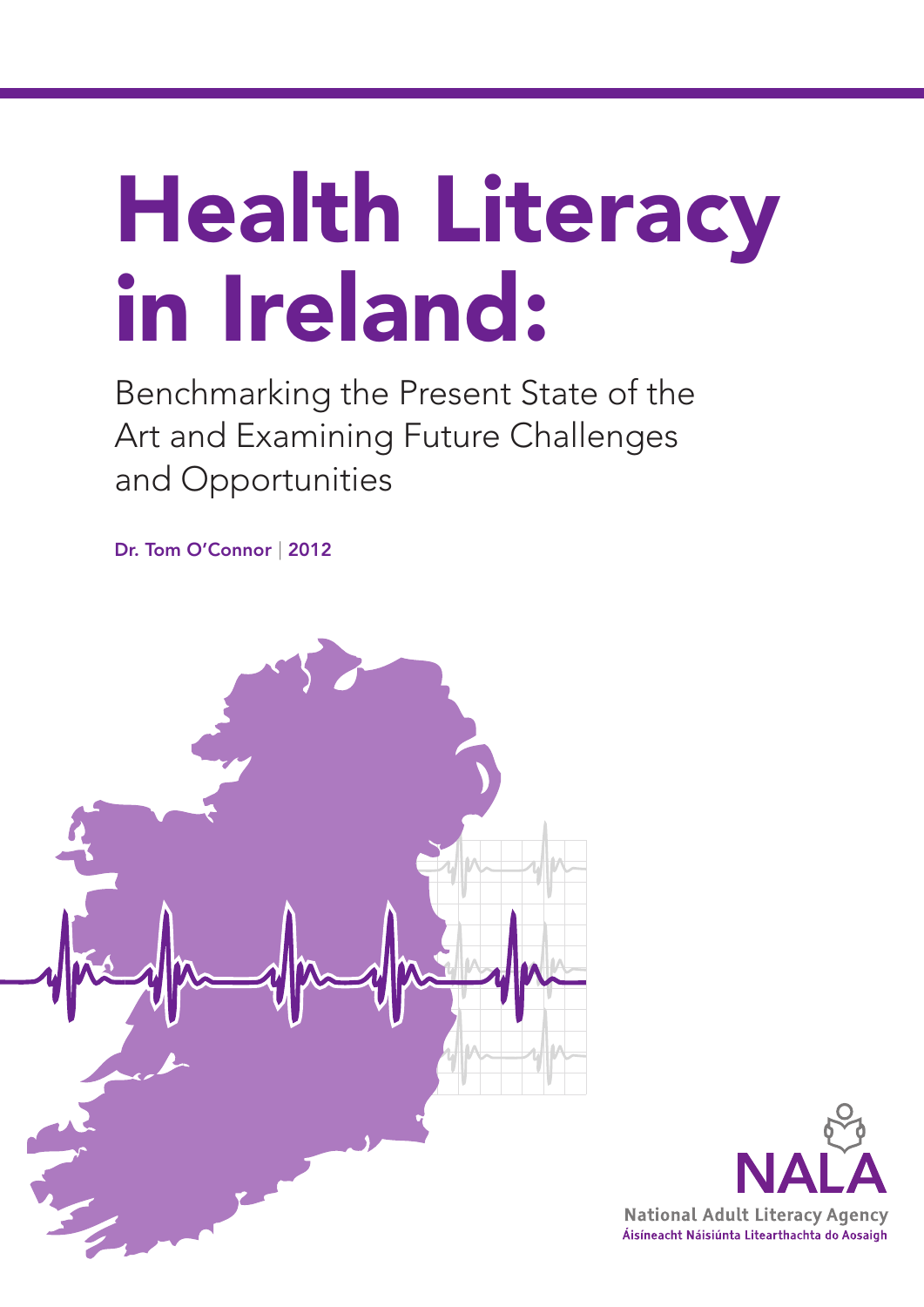Health literacy is still a new concept in Ireland. Yet NALA published its first report on it almost ten years ago. Indeed, NALA has been the main driver in the area of health literacy over that time, though its efforts to make health literacy a priority for public policy have been aided by the Health Promotion department of the HSE and more recently the work organisations such as MSD and UCD. Various people in these agencies have been to the fore, and their efforts will be highlighted in this paper. The main aim of this piece is to act as a milestone position paper on the development of health literacy in Ireland. In doing so, the paper will summarise the work done to date by NALA and others, highlighting specific insights. It will give an up to date assessment of the current state of play and point to future directions.

In terms of structure, the paper starts by outlining the emergence of health literacy internationally and the diffusion of this focus to the Irish context, starting with the literacy focus and moving to health literacy. Expert commentary on definitions of health literacy, international research, measurement and policies are evaluated. There is also a discussion of the historical development of health literacy in Ireland, drawing on important policy publications by NALA and other significant research work done elsewhere, intrinsic to this process. As part of the brief informing the paper, key Irish stakeholders who have driven health literacy in Ireland have been interviewed.

A purposive sample was used to identify and interview four key people involved in health literacy in Ireland. These were:

Ms. Inez Bailey- Director of the National Adult Literacy Agency

Sarah O'Brien- Project Officer, Health Promotion Department, HSE

Ms. Ciara O'Rourke- External Affairs Director MSD

Dr. Gerardine Doyle- Director of Health Literacy PhD Programme, UCD

The paper provides the commentary from these interviewees in text boxes as it develops, which offer specific commentary on Ireland, relevant to the specific theme being discussed in the text. The paper will inform an assessment of how far health literacy has developed in Ireland and how far this judgement accords with the aims, objectives and stated ambitions within NALA's vision, derived from its published policy. Indeed the paper will also assess how far health literacy has developed in Ireland compared to countries such as the US or Canada, building on the work of international experts and organisations.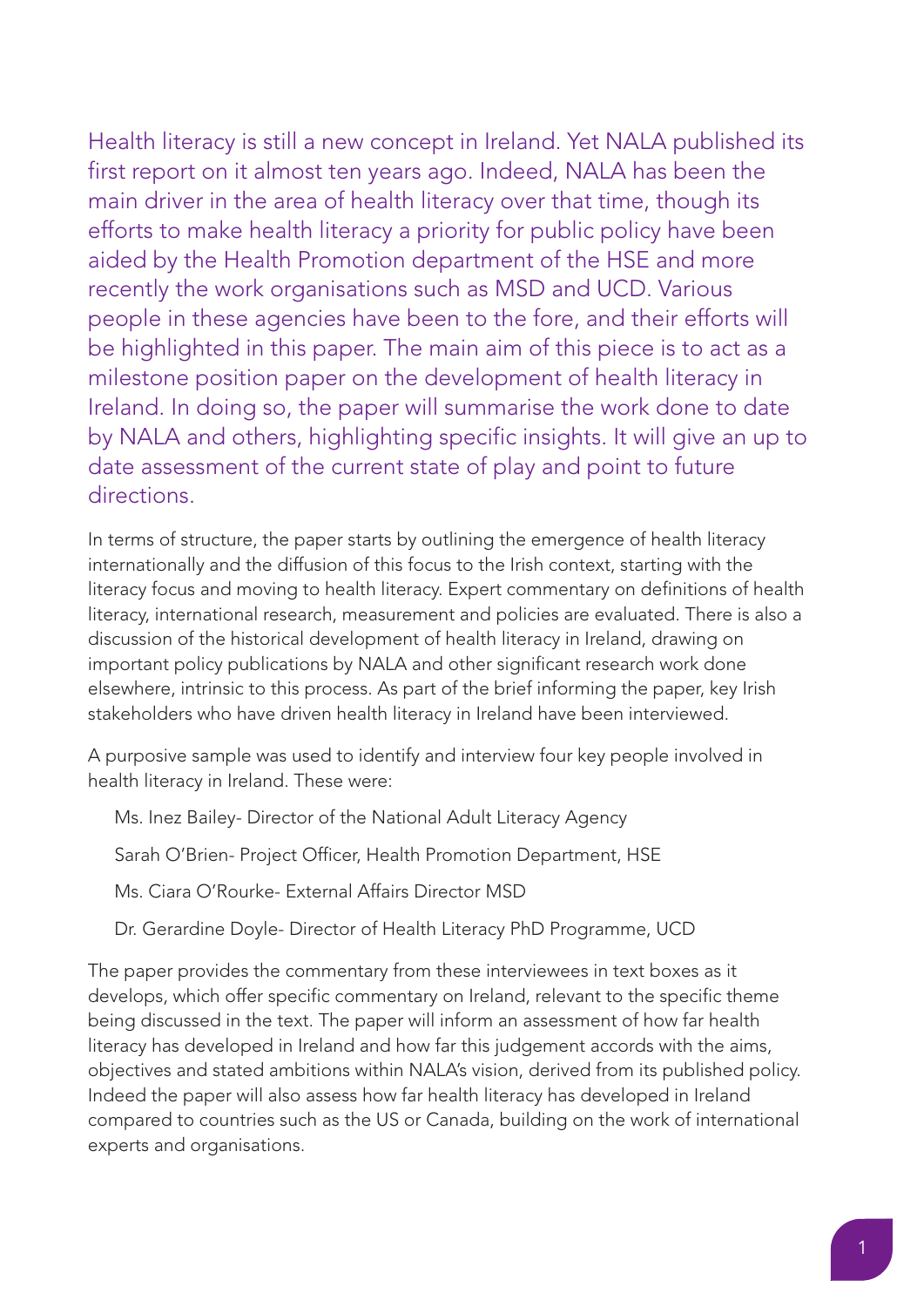## **The Challenge of Health Literacy**

The paper traces the historical developments in the area of health literacy in Ireland. This is done through detailing the pioneering work done by NALA. Links are developed to specific Irish government policy documents of relevance also. Discussion of academic writing on health literacy internationally is provided. The aim is to trace the development of health literacy in Ireland from its foundations and provide a current assessment of its status. (See Appendix 1)

#### Health Literacy in Ireland: How Far has it Come?

According to Inez Bailey, in the international context of health literacy, some useful work has been provided by NALA and others, but overall Ireland is not a leader in the area. She believes that Ireland is lagging behind in the macro policy environment. For example, Ireland doesn't have any corresponding example of a policy champion in the area of health literacy such as US Surgeon General Admiral Moritsugu. Ireland does have some evidence of success at a practical level. Contrarily, Canada has done far more work on the macro policy level but is weak on the practical application of health literacy. Overall, Inez is clear that there is no macro policy framework for health policy or national policy champions in Ireland, unlike the USA.

MSD's Ciara O'Rourke believes that NALA has exerted a decisive impact in driving the area of health literacy in public policy in Ireland. However, she is of the view that NALA needs to have more people employed to push this area forward in to the future. At present, she points out that NALA only has one person appointed part-time in the area of health literacy, even though it is the only voluntary agency in the country dealing with health literacy.

UCD's Gerardine Doyle is of the view that despite NALA's Health Literacy Audit of HealthCare Settings tool, there is very little work being done by GPs and health professionals. Even in the USA, where health literacy is far more developed, very few of the practitioners make use of teachback and talkback. She believes that NALA has taken an important lead in developing health literacy teaching materials for family literacy courses and the health literacy audit tool. It is her view that hospital managers should take charge of rolling out health literacy audits and other interventions. She is strongly supportive of the performance of the NALA/MSD awards in promoting public awareness of health literacy.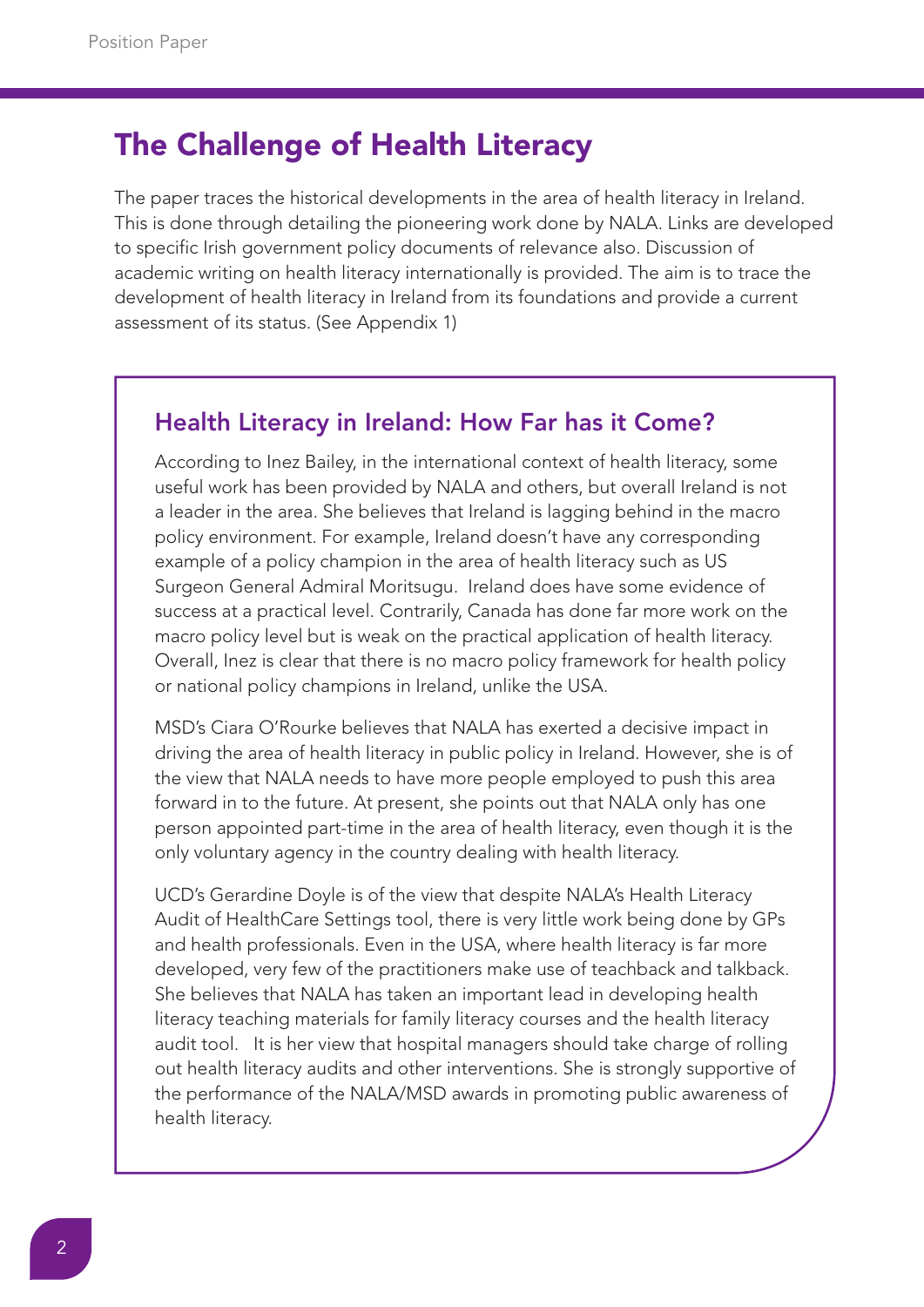# **The Beginning: Literacy**

NALA has been by far the biggest driver in the area of health literacy in Ireland. The National Adult Literacy Agency (NALA) was set up a group of volunteers in Ireland in 1980. Since then, with funding from the Department of Education and Skills and in partnership with the Vocational Educational Committee (VEC), NALA has been to the fore in highlighting, researching and providing adult literacy courses in the country.

#### **International Adult Literacy Survey 1997**

A defining moment in the work of NALA was the publication of the International Adult Literacy Survey (IALS) in 1997. The survey was conducted by the OECD and the results for Ireland derive from 1995. The results of this survey for Ireland were poor. The survey was hugely significant for the area of literacy but also provided a catalyst for an enquiry into health literacy in Ireland, culminating in a NALA published research report entitled, Health Literacy: Policy and Strategy in 2002.

The IALS survey utilised a five point scale for measuring literacy, which included a measurement of both reading and numeracy proficiency. The survey tested people's reading and numeracy in tasks common in everyday life, such as reading a train timetable or following the instructions for taking Aspirin. On the five point scale, IALS considered 'level 3 [to be] the minimum level needed to actively engage in Irish society'(Lynch 2009:52). The results showed that 25% of the Irish population were below level one and 30% below level two with the defined thresholds as follows:

- Level one " indicates very low literacy skills, where the individual may, for example, have difficulty identifying the correct amount of medicine to give a child from the information found on the package". (NALA 2002: 8)
- Level two: "Those at level two have been identified by the survey as people who can only deal with material that is simple, clearly laid out and in which tasks involved are not too complex."(NALA 2002: 8)

As a consequence, the IALS (1997) survey found that 53% of the Irish population were not 'functionally literate'.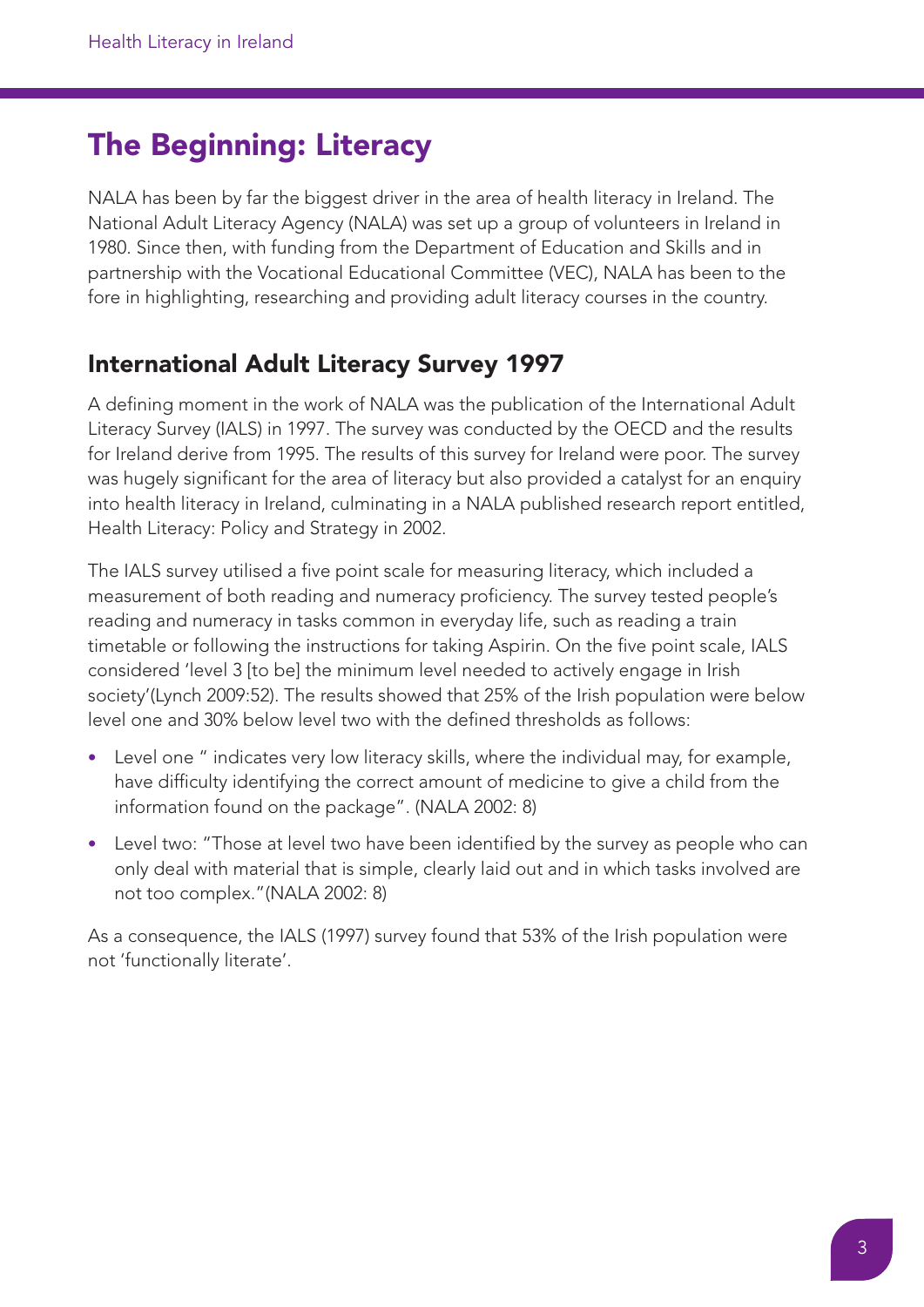# **From Literacy to Health Literacy**

Having discussed the concept of literacy, the different levels, and the concept of 'functional literacy' and how low levels of literacy can prevent people from completing simple day-to-day tasks, an extension of this challenge is the clear link between literacy and health literacy. In order to explore this link, we must first define by what we mean by health literacy. There are a number of different definitions spanning the international literature. The three most useful definitions selected for this paper are:

- 1. "Health literacy is the degree to which individuals have the capacity to obtain, process, and understand basic health information and services needed to make appropriate health decisions". (US Department of Health and Human Services 2010: 2.1) This definition has now been accepted by the US Institute of Medicine, having provided an earlier definition of health literacy in 2004:
- 2. "Health literacy emerges when the expectations, preferences and skills of individuals seeking health information and services meet the expectations, preferences and skills of those providing information and services". (IOM 2004)
- 3. "Health literacy is the ability to make sound health decisions in the context of everyday life-at home, in the community, at the workplace, the health care system, the market place and the political arena. It is a critical empowerment strategy to increase people's control over their health, the ability to seek out information and their ability to take responsibility" (Kickbusch 2005: 32).

#### Definitions of Health literacy

Inez Bailey does not favour the Institute of Medicine's definition of health literacy. The definition of the American Medical Association is superior: 'health literacy is a consternation of skills, including the ability to perform basic reading and numerical tasks to function in a healthcare environment'. There has been a lot of debate on health literacy definitions and this one is a functional definition. However, there are definitions from 'the right and the left' in the area of health literacy, according to Inez Bailey. NALA adopts a wide definition of health literacy.

Gerardine Doyle does not believe that the Institute of Medicine's definition of health literacy is the best available. She believes that an array of different definitions needs to be used, pointing out that the EU Health Literacy Survey takes a number of definitions together.

Sarah O'Brien believes that the IOM definition is helpful in clearly showing that work is needed on both sides to provide a level playing field and that literacy isn't the sole responsibility of the individual. It allows for continuous improvement. However, some may find it unhelpful in that it doesn't provide a concrete definition.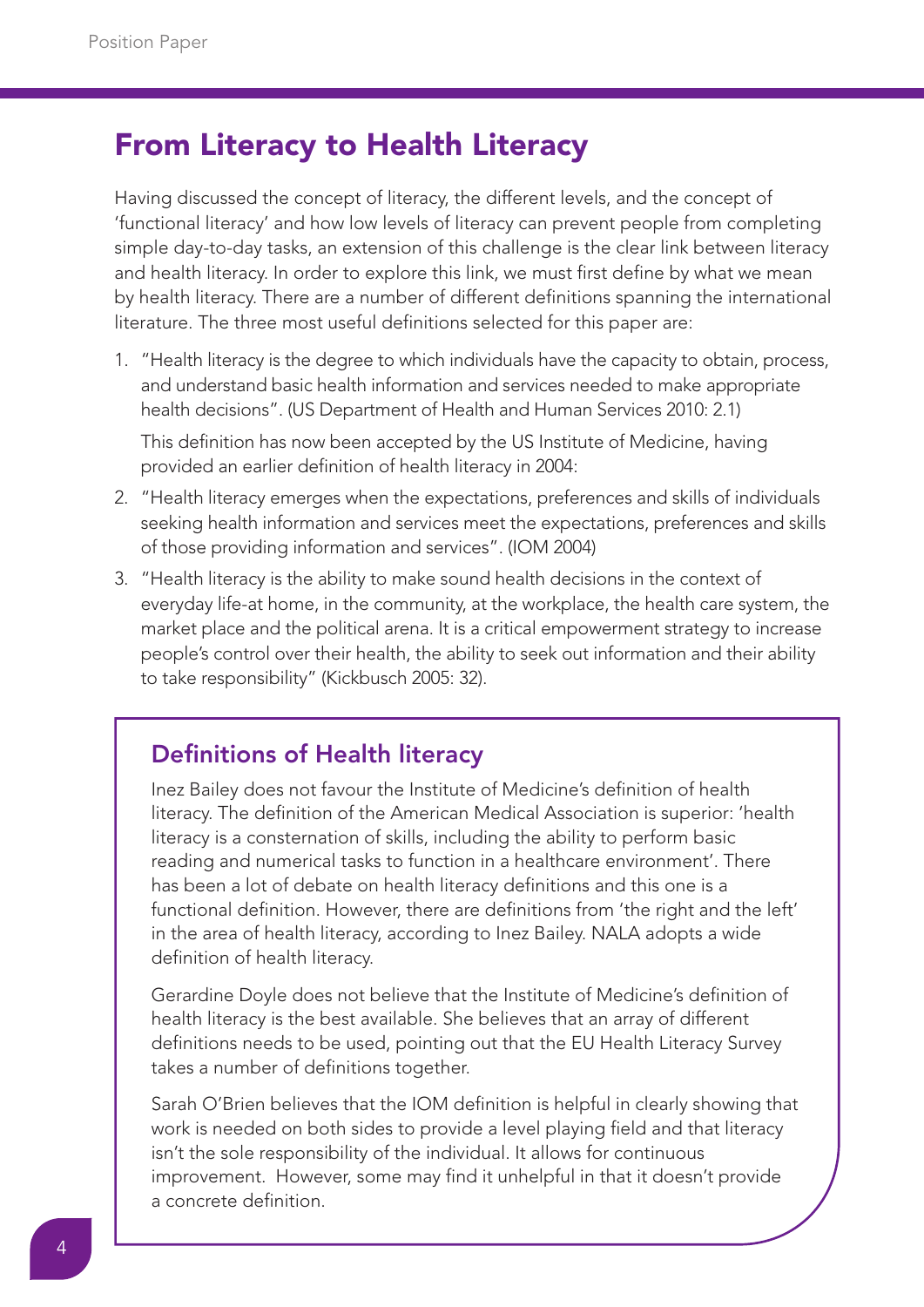Intrinsic to all these definitions is the need for the health consumer to (a) clearly understand information related to her health. She needs to read and understand any terminology used to diagnose or describe her illness for example, or any set of instructions on managing a health problem. In addition to understanding the written form of communication, (b) verbal communication of the health issue needs to be expressed clearly and made accessible to the patient. She needs to clearly understand what type of treatment she will be undergoing and she needs to be empowered to process this often complex information to make informed choices. This can only be done by clear verbal explanation.

However, the problem arises when the patient who possesses only a relatively low literacy level (a) meets health information which is written at a relatively high level or (b) which is explained in a language which is inaccessible, at a level which the patient does not encounter in her daily life. When both events occur, the patient's understanding of the health information and decisions affecting her is significantly compromised. Ultimately, the health of the patient is compromised or life put at risk. In these cases, which are numerous, low basic literacy gives way to low health literacy. In the words of the USA Joint Commission White Paper on Health Literacy (2007):

*" When literacy collides with health care, the issue of health literacy-defined as the degree to which individuals have the capacity to obtain, process and understand basic health information and services needed to make appropriate health decisions-begins to cast a long patient safety shadow"(Joint Commission 2007: 4).*

#### **An issue for everyone**

Nonetheless, even in cases where an individual possesses a high level of literacy, the level of health literacy may still be low. The research discussed below demonstrates that a person's ability to understand and process health information can become strongly circumscribed by inhibiting factors which have to do with the way health information is written and/or the way it is communicated to her by health professionals. The fact that low levels of health literacy can exist independently of low basic literacy levels has been made by many, particularly Don Nutbeam:

*"Even where a person has advanced literacy skills, their ability to obtain, understand and apply health information in a specific health context can be poor" (Nutbeam 2010:4).*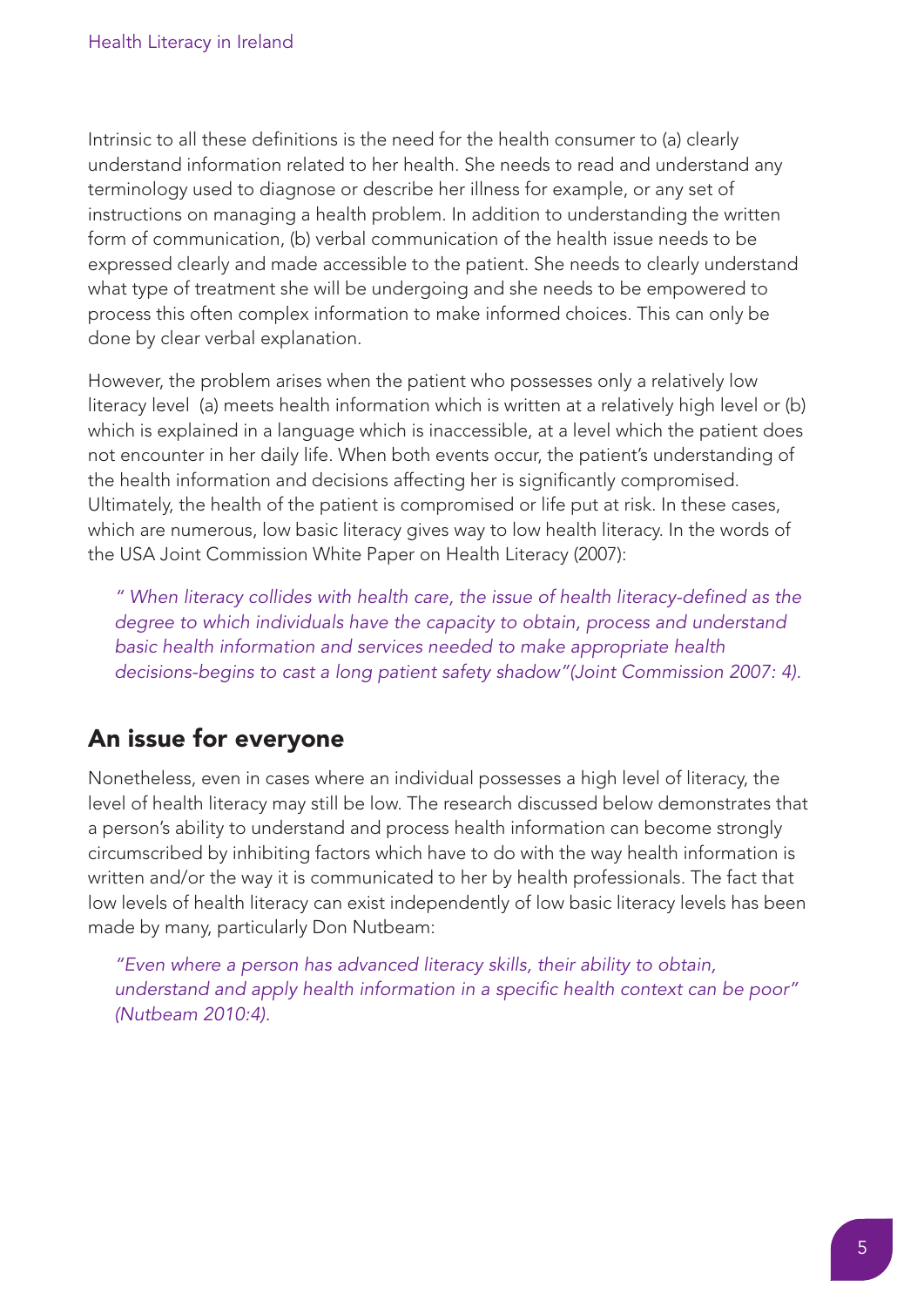Benefits aimed at improving health literacy for those with low literacy and advanced literacy, can significantly improve health outcomes according to Nutbeam. This can best be done by "actively involving patients in their own care"(Nutbeam 2010:4). Nutbeam stresses that improved health literacy can have wider outcomes also for the patient and society:

- Increased use of preventative practices
- More appropriate use of health services
- Reduced unplanned hospital admissions
- Reduced healthcare costs

(Nutbeam 2010:4).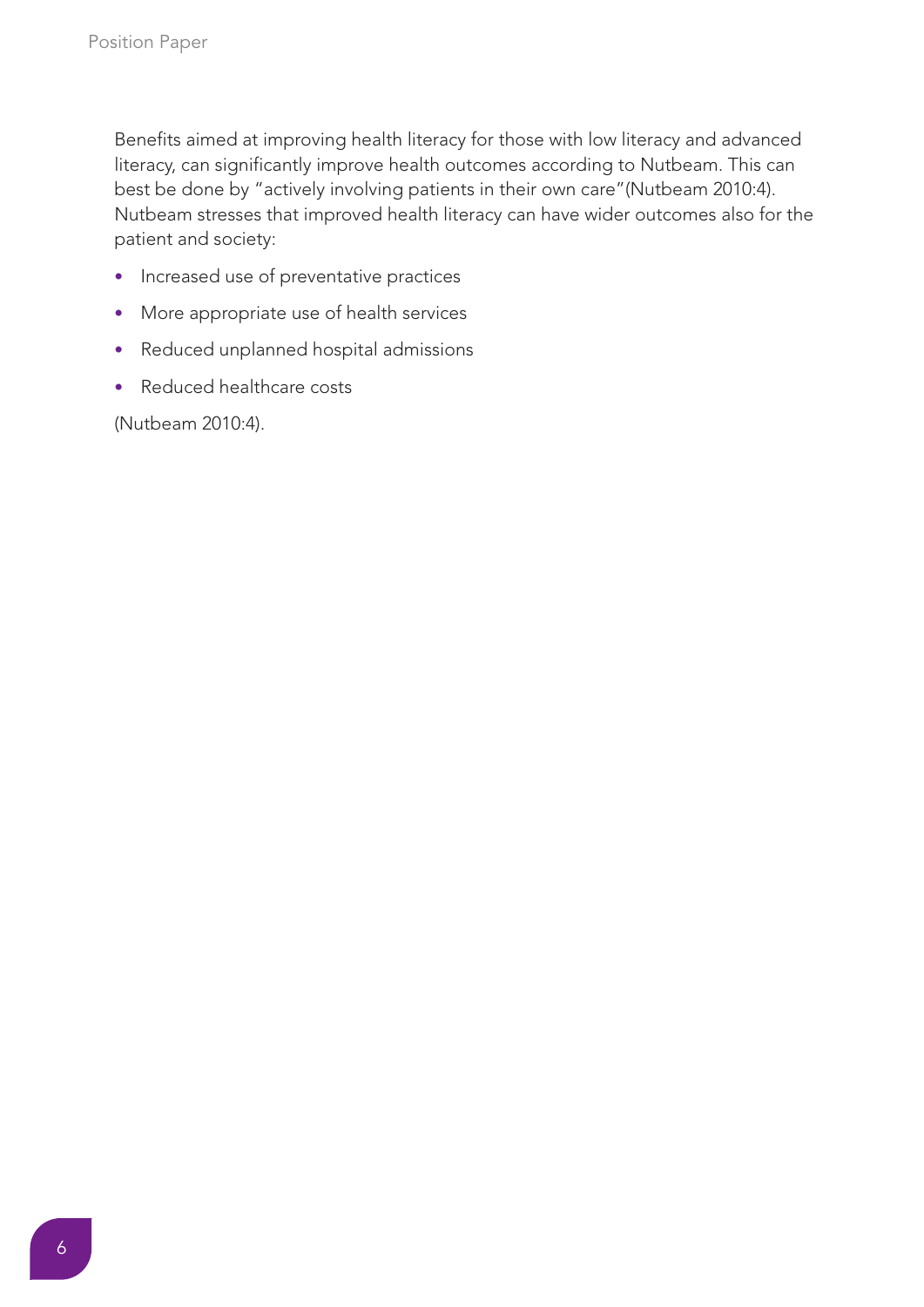# **Health Literacy: Inhibiting Factors**

This section examines the factors that lie behind health literacy problems. It will deal with the disjunction between literacy levels and reading materials in the first instance. It will move on to look at communication barriers between patients and medical professionals which exacerbate and further create health literacy difficulties.

#### **Literacy & Standards of Medical Writing**

Low levels of health literacy are a problem found in all countries in the western world. A Canadian study by the Centre for Literacy of Quebec (2001) found that 48% of Canadians had levels of literacy below level three in the IALS (1997) survey; this was mirrored in corresponding figures of 45% in England; 51% in the USA and 52% in France.

However, the Canadian study states that most health care information is written at a level corresponding to 10<sup>th</sup> grade or higher in the US and Canada. This is higher than the average level for the population and completely removed from the 45-55% of the population who are reading at levels 1 or 2 as categorized in the IALS (1997) study. Quite obviously, this means that at least half, if not more of population will find it difficult if not impossible to develop high levels of health literacy if they cannot read the health information in the first instance.

The implications of Irish and International research on the links between literacy and health literacy, based on inaccessible reading material, have been clearly stated by NALA in a recent report:

*"Hundreds of studies in the USA focusing on the assessment of health materials indicate that the reading level of most health materials exceeds the reading ability of the people for whom they were designed (Rudd 2000). International research shows us that there is a mismatch between the literacy demands of reading materials in healthcare settings and the reading materials of the general public"(NALA 2009:16).*

Doak et al (1996) explain that the average reading level of US citizens is at  $8<sup>th</sup>$  or  $9<sup>th</sup>$ grade, which is somewhere between levels 2 and 3 in the IALS study and that 20% are reading at the fifth grade level, about level 1 in IALS. In the following ten years, there has been very little change in these figures, as illustrated by the figures for the USA form the National Center for Education Statistics for 2006:

*"53% of US adults have health literacy scores in the intermediate range, a category indicating needed skill building. Fourteen per cent of adults scored below basic level; an addition 22% scored at the basic level and 12% scored in the proficient level"(Rudd 2007: S16).*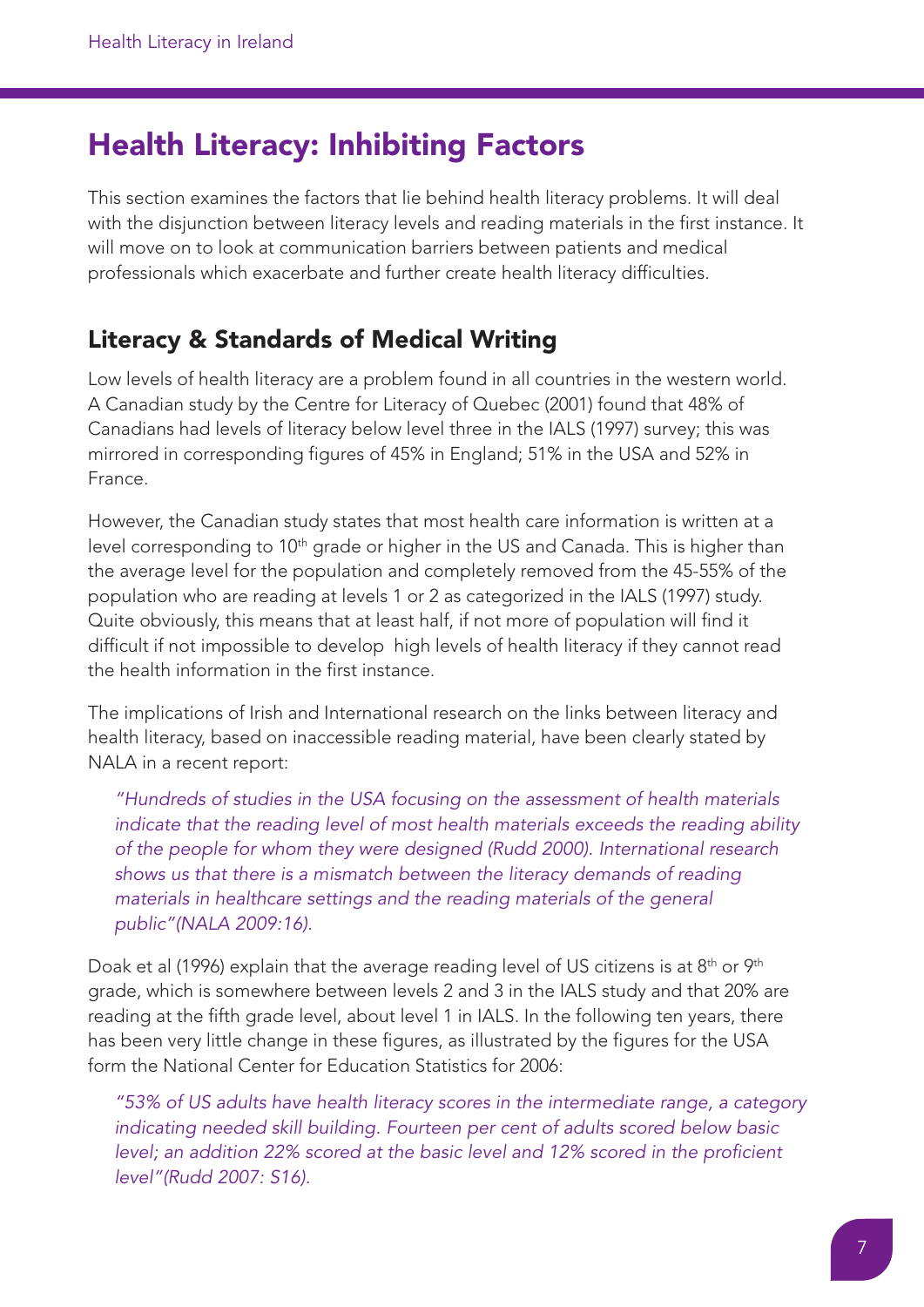In 2010 NALA studied a sample of Irish health leaflets using the National Framework of Qualifications levels and found leaflets ranged from level 3 to level 5. The report recommended that leaflets should be pitched at level 2 so as to enable people to read and understand the information.

#### **Ireland's first health literacy study**

NALA has been acutely aware of the health literacy problem in Ireland and approached the Department of Health in 2001 to fund the first health literacy study in Ireland. The Department funded a study and NALA's Health Literacy and Policy Report was published in 2002. This report utilising a qualitative research methodology, examined the views of 78 adults with weak literacy skills in focus groups regarding their ability to understand and process health information. The study detected widespread difficulty among participants in reading hospital signs; understanding basic health information and difficulty in filling out forms. A sample of the findings is illustrative:

One mother, who was unaware of the asthma services that were available to her free of charge on the medical card to treat her asthmatic daughter stated:

*"It makes me feel powerless to help my child"(NALA 2002: 27).*

Most women found the medical terms used in public health leaflets as akin to 'using a foreign language' with one woman asking why the leaflet could not have detailed the word 'eyes' next to 'ophthalmic' (NALA 2002: 28).

These findings were mirrored in a US report by Davis et al (2002) where many patients with low health literacy did not understand the meaning of words such as: 'polyp' or 'tumour' or 'lesion'.

#### **Filling out Forms**

There was a huge unease amongst the participants about filling out forms and feelings of helplessness, due to poor levels of health literacy. This is obvious in comments such as:

*"I don't know what I'm doing".*

Exactly the same problem was found in the US where it was found that 44% of patients did not understand the medical operation they were consenting to on the informed consent form (National Quality Forum 2005).

*"I feel embarrassed when I can't read or write, there is no privacy in this" (NALA 2002).*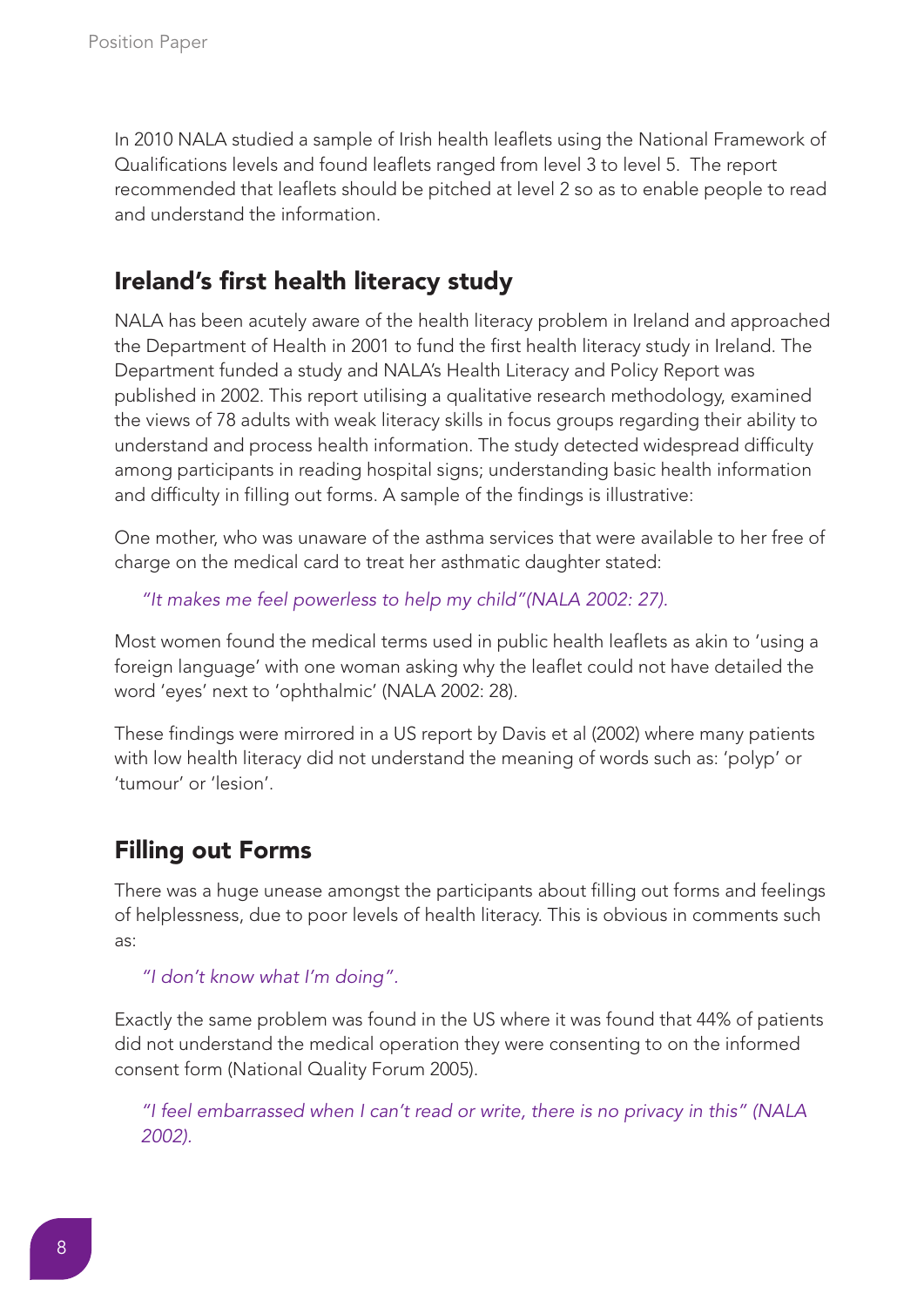#### OECD IALS Irish Results (1997)

For Inez Bailey, the IALS survey has been a very significant spur to health literacy recognition and development in Ireland. The IALS survey (1997) was the only adult literacy survey in Ireland ever. The fact that the OECD itself and Canada, where the instrument was developed, were both health literacy leaders very much helped. Findings such as 25% not knowing how to properly take their medication were hard-hitting. Policy makers found it quite shocking that health literacy challenges of such magnitude were present. This finding broke new ground in the literacy area, because it went beyond looking at literacy simply as a deficiency in reading or writing. It showed that even people who can read may still have a problem fully understanding the text. Significantly, the IALS survey did put health literacy on the policy landscape by using practical examples showing the dangers of ignoring health literacy. The survey also boosted research in the area, according to Inez Bailey. The survey shockingly illustrated glaring levels of socioeconomic disadvantage that co-existed with low literacy levels for large sections of society; which also impacted on their employment attainment and workplace performance. Inez also highlighted the increased levels of health literacy with age, where the figure for those with health literacy difficulties rises from one in four to one in two. This negatively impacts on their ability to manage their health.

Ciara O'Rourke also views the 1997 OECD literacy research as having been a very significant development, as it gave a platform on which health literacy could develop. Nonetheless, she is very clear that health literacy is a much broader concept than the literacy focus of the OECD report. Her view is that health literacy is more centrally focused on 'understanding' health information, rather simply reading it. She gives the example of a person being able to read an asthma leaflet 'perfectly well' but the question is 'do I understand it?'. The ability to understand signage in hospitals is also at the centre of health literacy, if something is not written in 'plain English', it can be read, but may not be understood.

Gerardine Doyle is of the view that the OECD Literacy report is dated. It focused on reading and a specific health literacy report is needed. Most of the US research is on literacy itself as regards health literacy. Her view is that the EU approach is broader and also involves the empowerment of individuals to make healthy decisions and live more healthily.

According to Sarah O'Brien, the OECD (1997) survey has been useful, particularly in establishing 'functional literacy' point from a health practitioner perspective. The IALS results when used by Department of Health refer to the Level 1 results only however, and don't take on board the 'functional literacy' issue which would indicate that half of the population would experience 'health literacy' difficulties.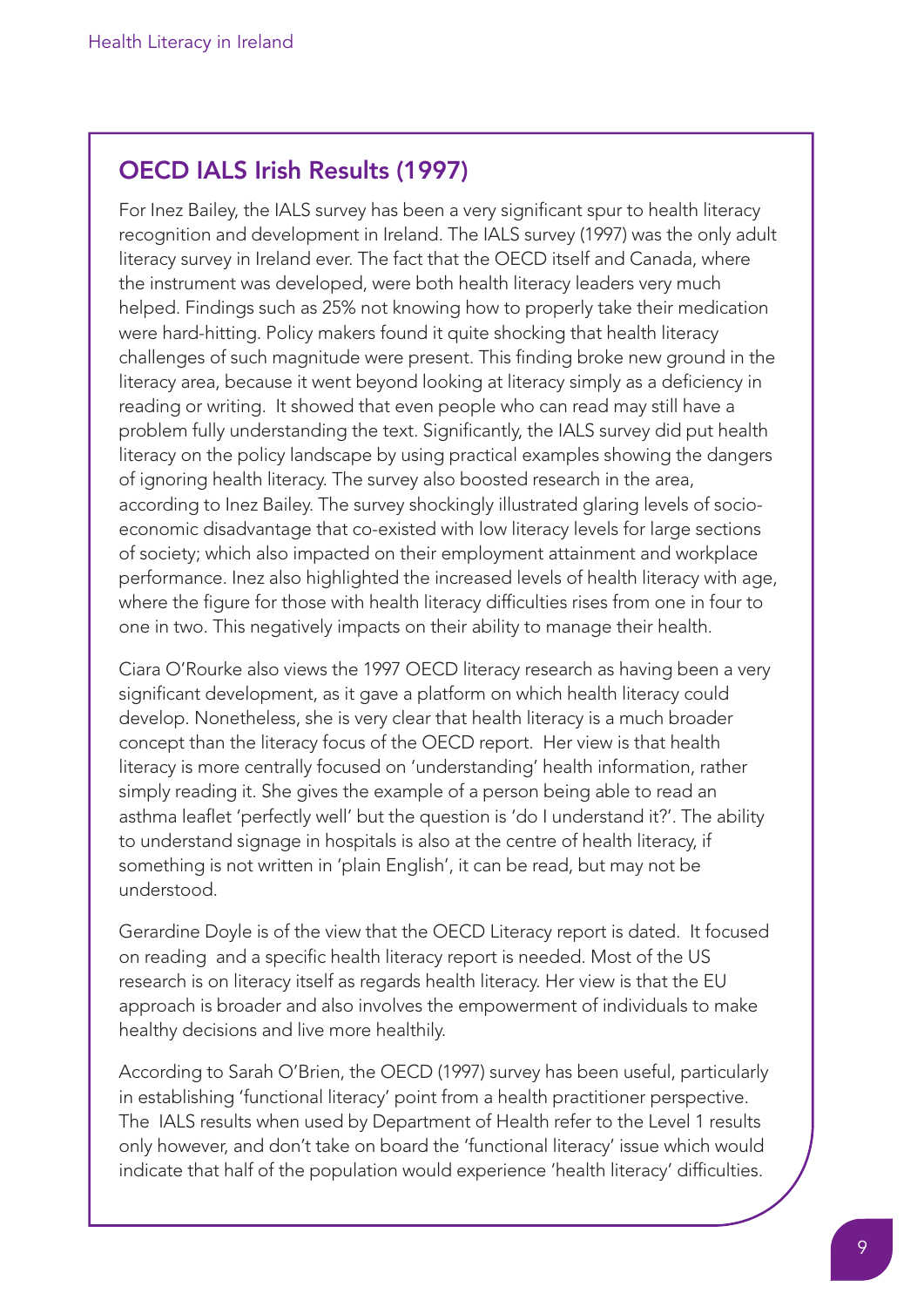#### **The role of Plain English**

As an obvious logical development, 'Plain English' has been promoted in health settings, most notably through the National Literacy and Health Programme of the Canadian Public Health Association (CPHA). Campaigning has begun to ensure medical professionals write their materials and instructions to patients in a simple and easy to understand way. For example, as far back as 1999 the CPHA introduced its Directory of Plain Language Health Information that gives guidelines on how to assess materials (the S.M.O.G Readability Formula or Simple Measure of Gobbledegook)"(CLQ 2001: 10).

In addition to empowerment benefits to the patient and the ensuing health benefits, more effective and clearly understood written instructions can also have economic benefits:

*"Studies in the United States and Britain have shown that plain language writing saves money. Many writers offer concrete and useful tips on how to present information, how to design visuals and how to choose appropriate language.....the consensus is that to be effective, patient education materials should include short and simple information, be written in simple language, contain culturally sensitive graphics and focus on the desired behaviour of the patient (Mayeaux, 1996)" (CLQ 2010: 11).*

Rudd (2007:S17) has called for plain English in charts and other materials for patients. Her belief is that these materials need to be designed not just in plain English, but also have the needs of the user in mind:

*"Materials designed from the perspective of the user, based on clear understandings of the purpose the materials serve and the tasks adults need to undertake, could lessen the burden on the user".*

NALA established its plain English service in 1998 and the first national information leaflet to be edited was commissioned by the Eurochangeover Board. Since 1998 NALA has trained up to 300 health practitioners in PE and edited many national health leaflets. In recent years, NALA has been to the fore in attempting to promote 'plain English' as an organisational imperative amongst medical professionals, within hospitals and GP surgeries in particular. In 2009, NALA and the HSE published its Literacy Audit for Healthcare settings providing a manual to health care managers on how they can lead this development within their organisation. In 2011 the ICGP included this publication as part of their Professional Competency Toolkit.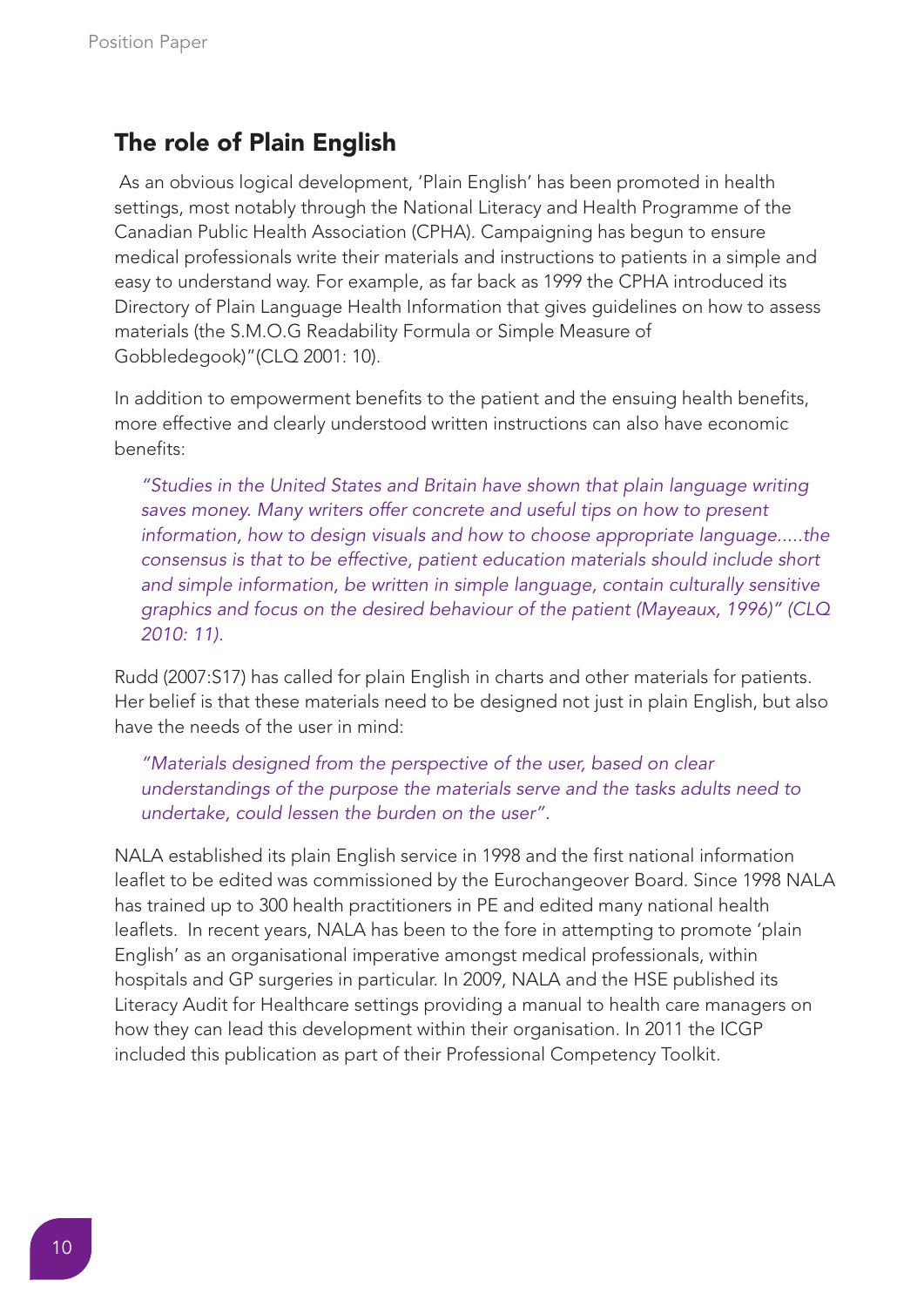#### NALA's Work in Health Literacy & the Role of MSD

#### Inez Bailey - Director of NALA

The work NALA has done with MSD, most notably the MSD Awards, has increased public awareness and attracted media coverage, according to Inez Bailey. The NALA 'high level' work has been brought to a wider audience through the use of the awards. These fitted in well to the 'culture of awards' in the corporate and public sectors. The awards gave groups an greatly helped in 'showcasing' some of the excellent health literacy projects across the wider population. NALA does not have the resources to make health literacy a bigger part of its wider work. It is possible however for NALA to design learning programmes for individuals who would like to learn more on an illness they are suffering from and how it should be managed. NALA builds 'the learning programme around the individual'. There is need to promote health literacy as an area in its own right, which differs from the current overall 'basic literacy service' that exists.

## A Wider Role for NALA?

#### Sarah O'Brien, Health Promotion Unit, HSE

Sarah O'Brien is very positive about the work of NALA in the health literacy area, particularly its efforts to upskill health practitioners. However, she believes that the approach to health literacy should be broader and deeper than Plain English and Literacy Awareness. She believes that NALA's teaching materials in the area of health literacy are very valuable, particularly for families. She believes that NALA should have a bigger capacity building and ownership focus within its rolling out of the health service audit tool, rather than simply providing a service. She is also very positive about the MSD Health Literacy Awards which are valuable in raising awareness with a limited audience, mainly consisting of health professionals. The awards are also good for identifying examples of excellence. However, she isn't sure how 'transferable' these are. She also believes that the MSD Crystal Clear healthcare awards submissions tend to be very focused on oral/written communication and consequently is not sure how valuable these are in terms of sustainable behaviour change. She believes instead that 'they could be developed to address this issue more'.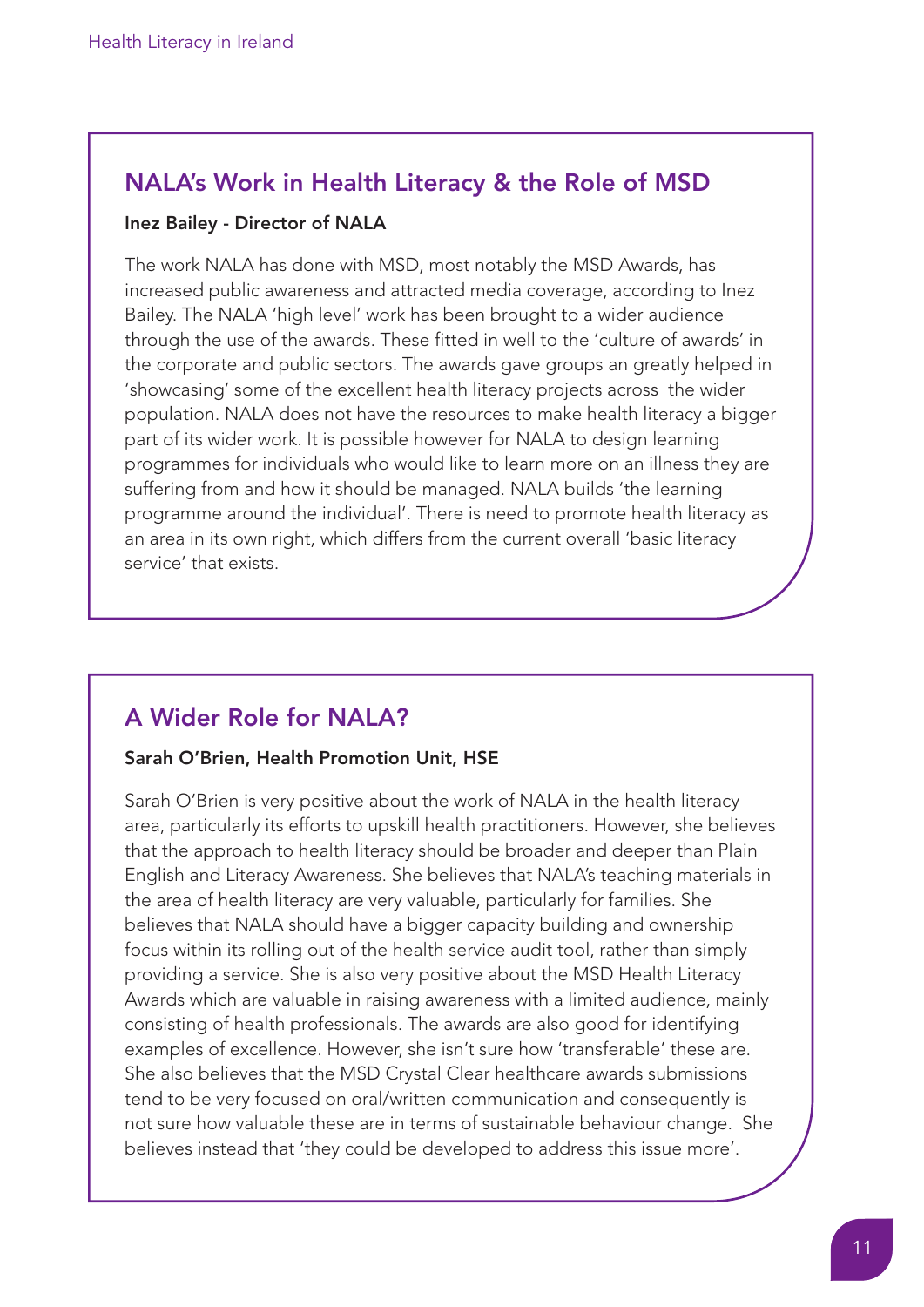## **Health Literacy and Health Outcomes**

There is a clear link between poor health outcomes and literacy, with low health literacy being the mediating factor. Firstly, it is beyond doubt that health inequalities arise due to structured income and wealth inequalities in the system. This was pointed out in two seminal reports in the UK in the 1980s (The Black and Whitehead Reports). It has been documented in Ireland by the Institute of Public Health (2001). In the past two years, the seminal and groundbreaking book by Richard Wilkinson and Kate Pickett (2009) has set the link between inequality and ill health in stone on a global level.

Essentially, individuals and families living in poor quality housing with few resources and suffering from social deprivation are firmly rooted within the lowest social classes in society. These individuals and families in turn are likely to be less-well educated (Smyth 2000; Whelan 2007). Those in lower social classes have lower literacy scores, as has been proved in literacy surveys for Ireland:

*"Reading achievement was related to social class in 2003 and in 2006. In 2006, the mean score of children from the highest social class category was much higher (551.2) than the means score of children in the lowest social class category (490.2)"(OECD-Pisa 2006).*

So, in overall terms, those in lower social classes will have lower levels of health and literacy, simply because they are poorer, before we even consider the impact of health literacy. These are sometimes referred to as 'indirect effects' (Perrin 1998). The doublewhammy occurs when this low literacy affects the individual's ability to read important health information or understand instructions. Studies done by Perrin (1998) for the Ontario Public Health Association showed that:

- Low literacy individuals have difficulty reading health information and that this can sometimes lead them to making mistakes in taking medication.
- They find it hard to 'comply with health directions' (e.g a diabetic following prescribed treatment).
- May have a difficulty understanding health and safety instructions.
- Persons with low literacy cannot read written instructions for preventative care, selfcare and follow-up care after an illness or an injury.
- People with low literacy skills have problems understanding appointment slips, informed consent forms, discharge information and oral instructions.

(Centre for Literacy of Quebec 2001:5)

We can deduce then that the original low literacy is effecting the person's ability to make the 'sound health decisions' or 'appropriate health decisions' as described in the defining features of health literacy in the definitions by the US Department of Health and Human Services (2010) and Kickbusch (2005) respectively. The ensuing unsound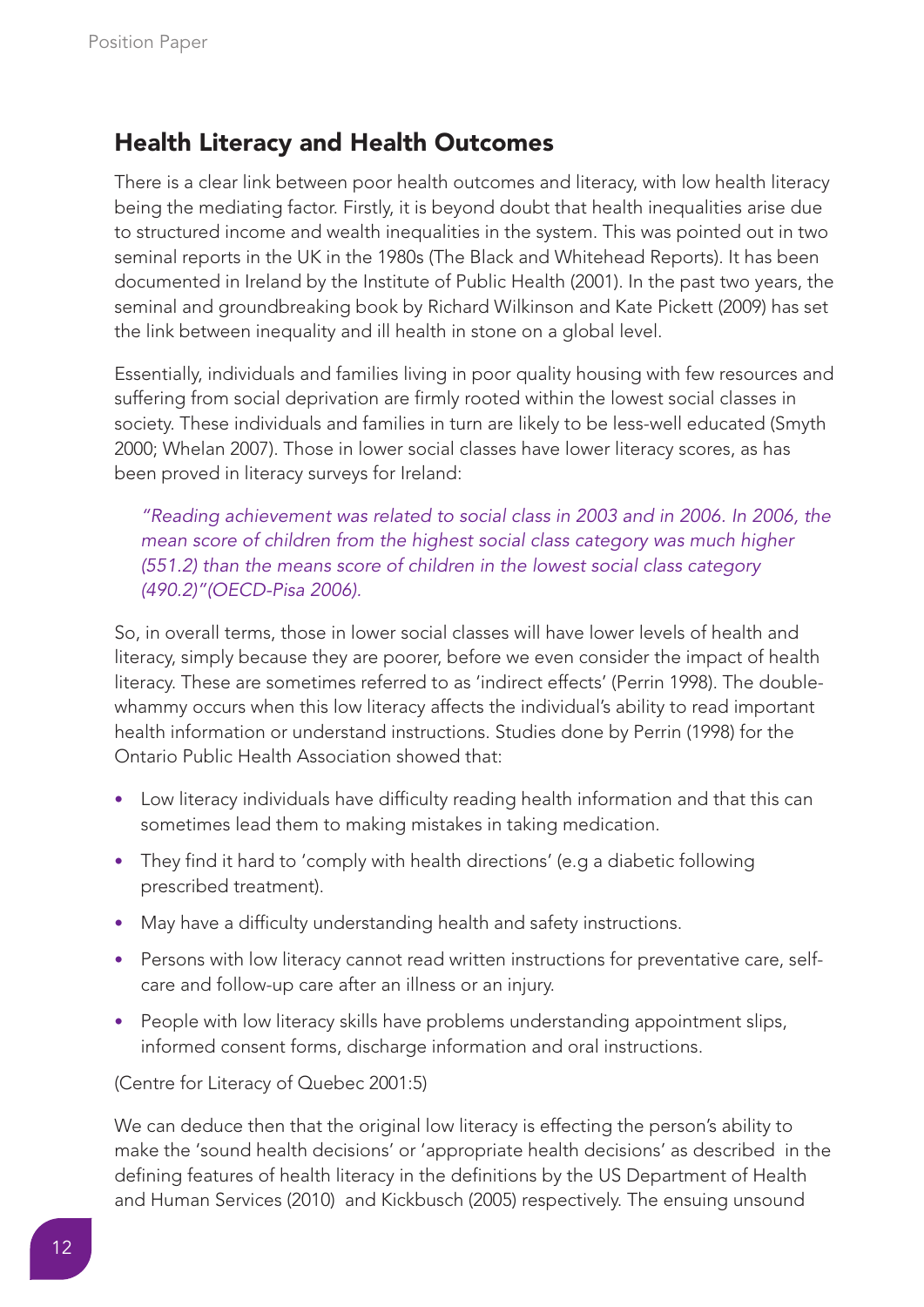health decisions will put the person's health at risk. Clearly, low health literacy will lead to poorer health outcomes. The strong link between health literacy and improved health outcomes offers a strong public health rationale for establishing health literacy as a mainstream public health goal. This is clearly stated in the US Department of Health and Human Services-Expert Panel Report on 'Improving Health Literacy for Adults' (2009:1):

"Limited health literacy has been linked to increased health disparities, poor health outcomes, increased use of health services, and several healthcare safety issues, including medical and medication errors. Improving health literacy for all Americans has been identified as one of the 20 necessary actions to improve health care quality on a national scale".

#### Benefits of Health Literacy & Health Outcomes

The most significant benefit in improving health literacy is its improvement of health outcomes, according to Inez Bailey of NALA. The studies that show the benefits to physical health are the most significant but there are others in the 'softer areas' which also show benefits: Inez highlights improvements in emotional health and stress reduction attendant on the individual's improved self-health management. As an illustration, she points to data showing that those with low health literacy having on average ten years less of life than the average for the population. Also, developing an understanding of health literacy can improve chronic conditions such as diabetes and asthma in Inez's view. Further, there is too much of a focus on the educational status basis of poor health in the research which may be hampering policy proposals. The solution to improving an individual's health literacy should be firmly based on developing competencies for people through educational interventions across the life course, which would also benefit workforce participation and general living patterns. Her views indicate that health literacy interventions in the different settings are what is needed, which is based on establishing the level of literacy people actually have, as was done in the OECD Survey, not educational status. As a case in point, she compares adults in their 40s having to become competent in computer applications today through self-directed learning, which wasn't taught in their school or college experience. The point is that new competences have to be learned all the time and that health practitioner's improved communication would greatly improve health literacy learning outcomes for people in this way.

Ciara O'Rourke is also of the view that once a patient is empowered through an improvement in health literacy, then they can be very clear about the need to take prescribed medication, given their understanding that it is geared to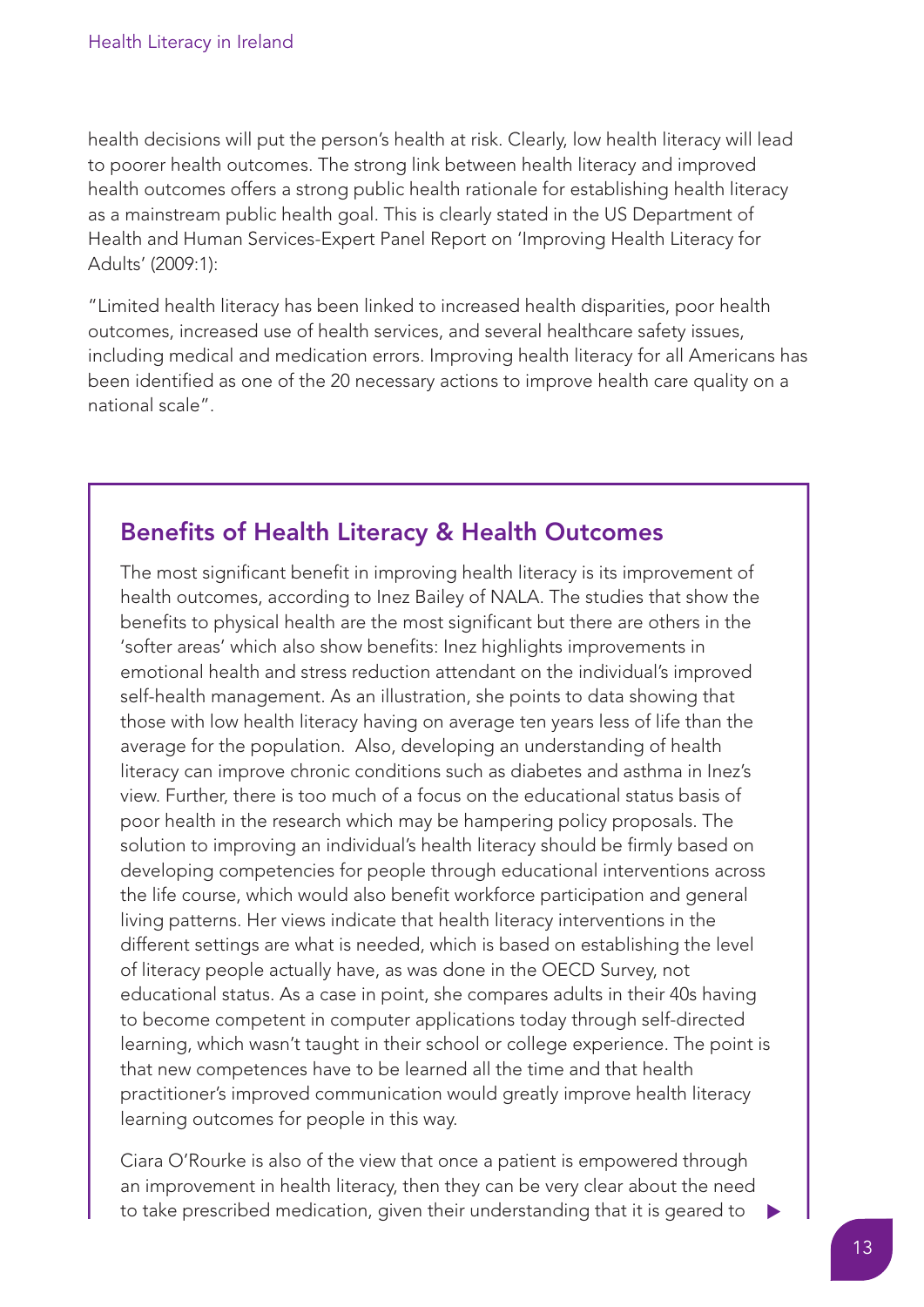improving that person's health outcomes. Also, 'if a person understands why they have heart disease, they are much more likely to start exercising and eating more healthily and taking their medication....' Simply put, 'the improvement in health outcomes is the ultimate goal of health literacy'. s

For Gerardine Doyle, the single biggest benefit arising from improved health literacy is the improvement of health outcomes. There are cost savings that can be made as a result of improved health literacy in the health system. People can have more control over their lives, can live healthier and make more informed choices about their health e.g. diabetes prevention; asthma inhalers. She also believes that an improvement in population health literacy can significantly improve the whole area of health promotion. In this context, she points out that there are several groups at the moment using health literacy as a tool for health promotion and delivering seminars etc. One is the Arthritis Society of Ireland.

Sarah O'Brien believes that the main benefit of health literacy is that it can promote better health, which ultimately leads to improved health outcomes. She believes that health promotion is integral to addressing health literacy in its broadest sense. Health promotion takes a settings approach within Health Service and Community & Education involving areas such as the SPHE curriculum & health promoting schools, all of which improves health literacy.

She is keen to point to the need to harness community education and development to grow health literacy in Ireland. Within a community setting, health literacy can be integrated into areas such as: community development work, personal skills development (Healthy Food Made Easy, Expert Diabetes programme, Family Communications & Self-esteem, Smoking Cessation Groups etc). All of these are promoting health and health literacy also. Further examples include the provision of accessible information on positive lifestyle behaviours whether through print, online materials or public awareness/social marketing campaigns.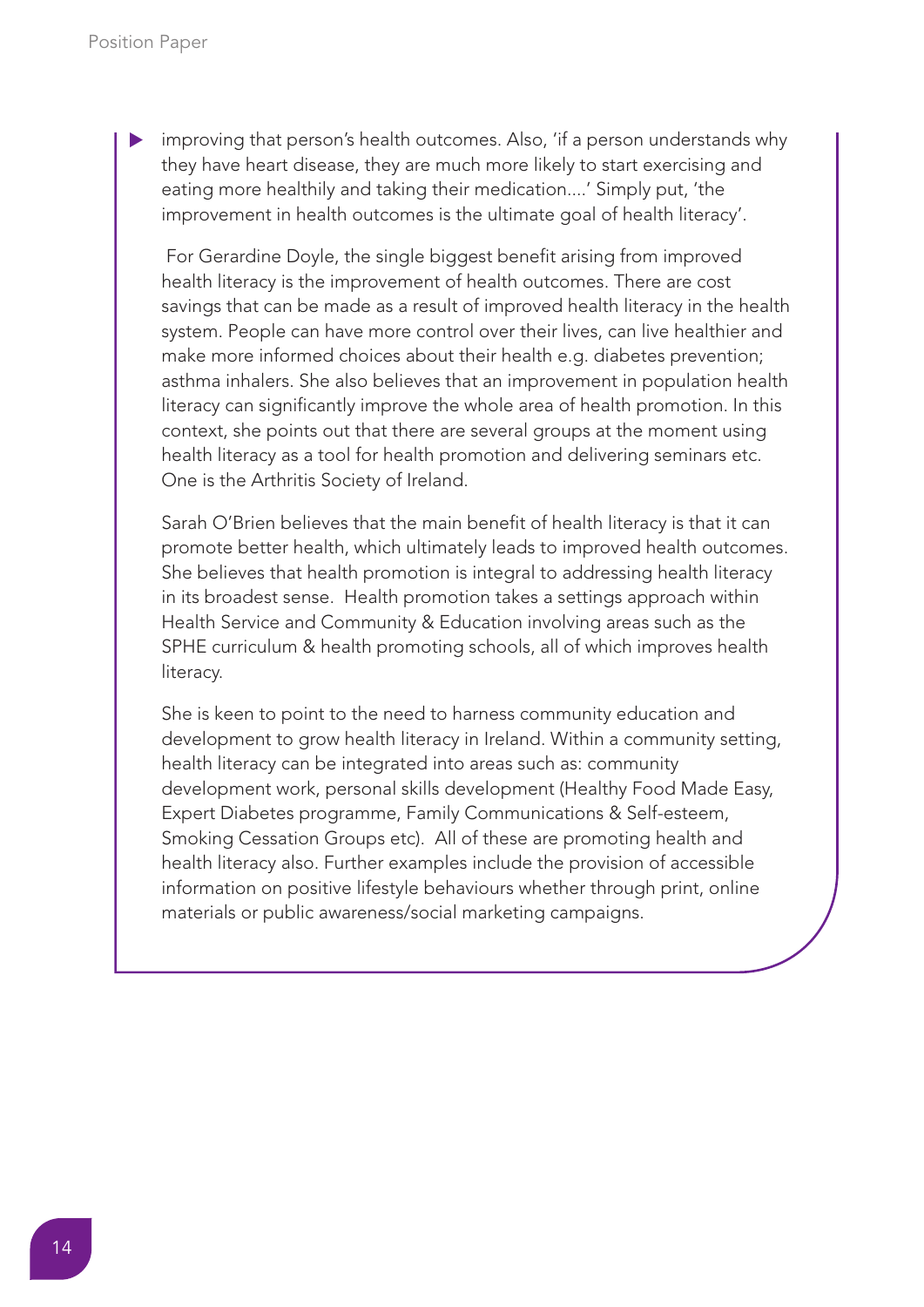#### **Poor Communication by Health Practitioners**

However difficulties in achieving high levels of health literacy go beyond the written word. In the past five years, there has been a far greater body of work written which also demand a significant improvement in the way health professionals communicate with clients.

NALA (2002) offered some of the early work in this area, detailing the disempowering affect on clients who fail to understand the details of verbal exchanges with health care professionals. The report detailed clear breakdown in communication between patients and medical professionals:

*"One young woman reported being mistaken as the mother of her two-year-old sister by a hospital nurse. The health professional asked her to stay in hospital with her infant sister assuming she was her mother. This is an example of poor communication which had the potential to be problematic"(NALA 2002: 28).*

Another woman who had undergone surgery did not know what part of her body had been removed in an operation. Others complained that GPs spoke too quickly for them to understand the information.

Internationally, a very strong impetus in the area of improved communication by health care professionals, and containing a strong statement that this would improve patient safety, came in the report of the Joint Commission in the USA (2007) in a report comprehensive report entitled: " What Did the Doctor Say?": Improving Health Literacy to Protect Patient Safety.

The Joint Commission (2007:11) report highlights the fact that in the US "misadventures in the administration of drugs are the most common category of medical error". It concludes that poor communication between patient and doctor is a significant factor. This fact is also borne out by an Institute of Medicine report (IOM 2006) which, according to the Joint Commission, concluded that:

*"Current methods of communicating about medications with patients are inadequate and contribute to incidences of medication errors"(Joint Commission 2007: 11).*

As a consequence, the Joint Commission recommends inter alia that medical personnel should:

• Practice 'read back' or 'teach back' with their colleagues as well as their patients. These are techniques whereby the doctor asks the patient/colleague to read back what the doctor has read or explain to the doctor in his own words the explanation/instructions that the doctor has given. This establishes whether or not there is a clear understanding or reading ability on the side of the patient.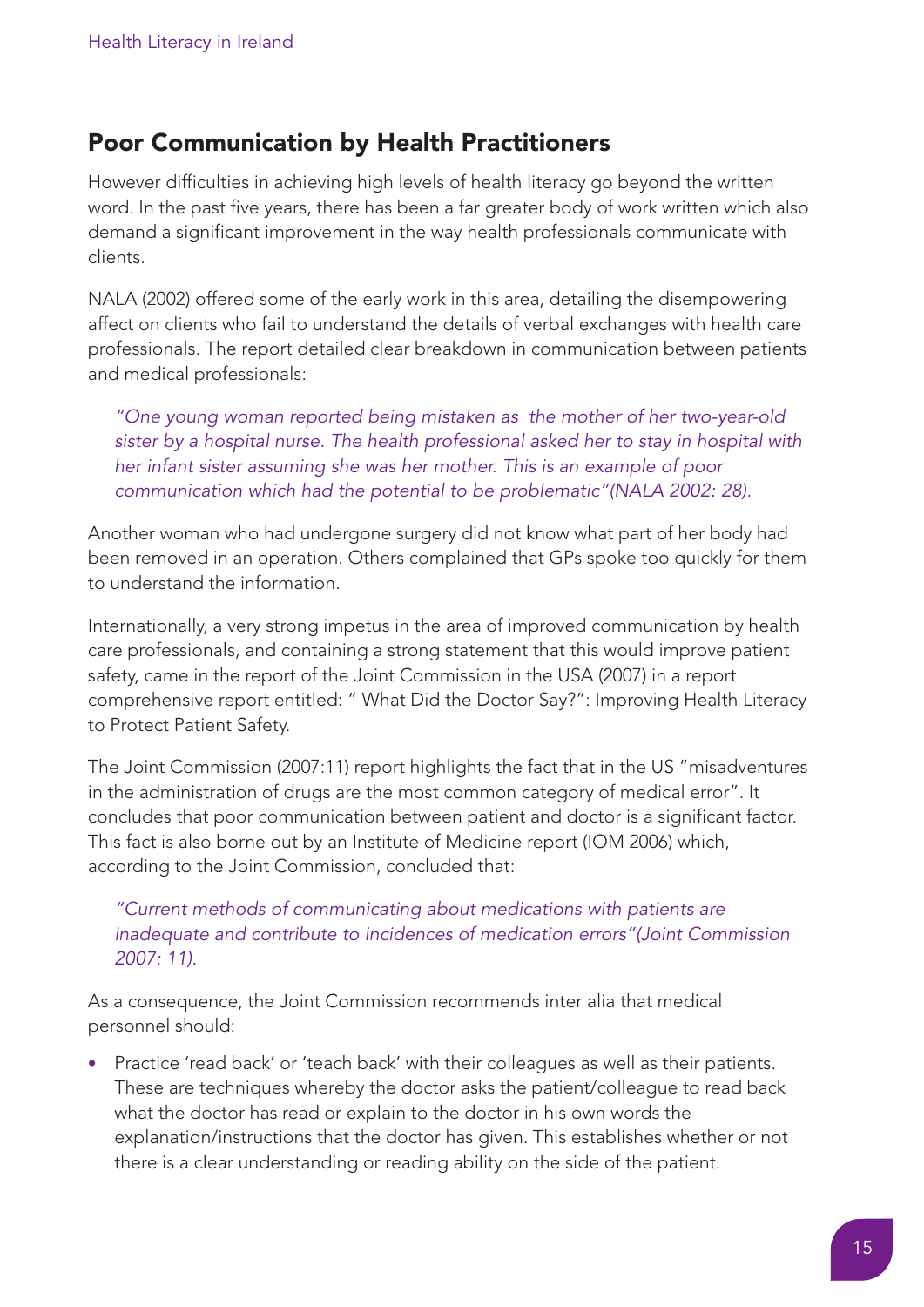- Test the patients understanding by asking them open-ended questions to check out his understanding of what is being discussed.
- Provide easy to understand information which puts the patient at the centre.
- The report acknowledges that some progress has been made by the American Medical Association to date in using these and other methods through the introduction of an AMA Toolkit which specifies new methodologies for doctors to radically improve the communication experience with their patients.

#### **Diverse cultures**

The issue of ensuring a high level of health literacy between practitioners and different ethnic groups/cultures is another area that needs to be significantly improved according to the report by the Joint Commission. Doctors need to confirm that those from different language and cultural backgrounds understand what is being communicated to them and any written instructions. Medical practitioners need to go beyond the level of translation to ensure that information is clearly understood. The report also requires interpreters and medical personnel to be educated in the cultural norms and practices of different patient groups through the achievement of cultural competencies.

The Irish 2008 National Intercultural Health Strategy recognised that a greater emphasis on visual and spoken messages is required. It also advocated the provision of information in clear understandable language to facilitate access to health services for people from minority ethnic groups as well as those with low literacy skills.

## **NALA/HSE Health Literacy Audit**

Following the publication of Audits in Canada and the USA, the HSE funded the development of a communication guide for its staff to identify literacy barriers in their work and practices. An accompanying health literacy awareness DVD was also produced at this time: Better health, Better communication.

The NALA/HSE (2009) Literacy Audit for Health Care Settings is a practical manual aimed at health care providers to improve their communication with patients. The report highlights that healthcare settings, more than many other organisations rely primarily on written forms of communication and more commonly use verbal communication as the most common form. The report argues for more interaction between patients and medical personnel and the use of interactive techniques to facilitate this process.

In 2011 the HSE also published a Plain Language Style Guide for documents which complements the NALA/HSE Audit (2009). http://www.healthpromotion.ie/health/health\_literacy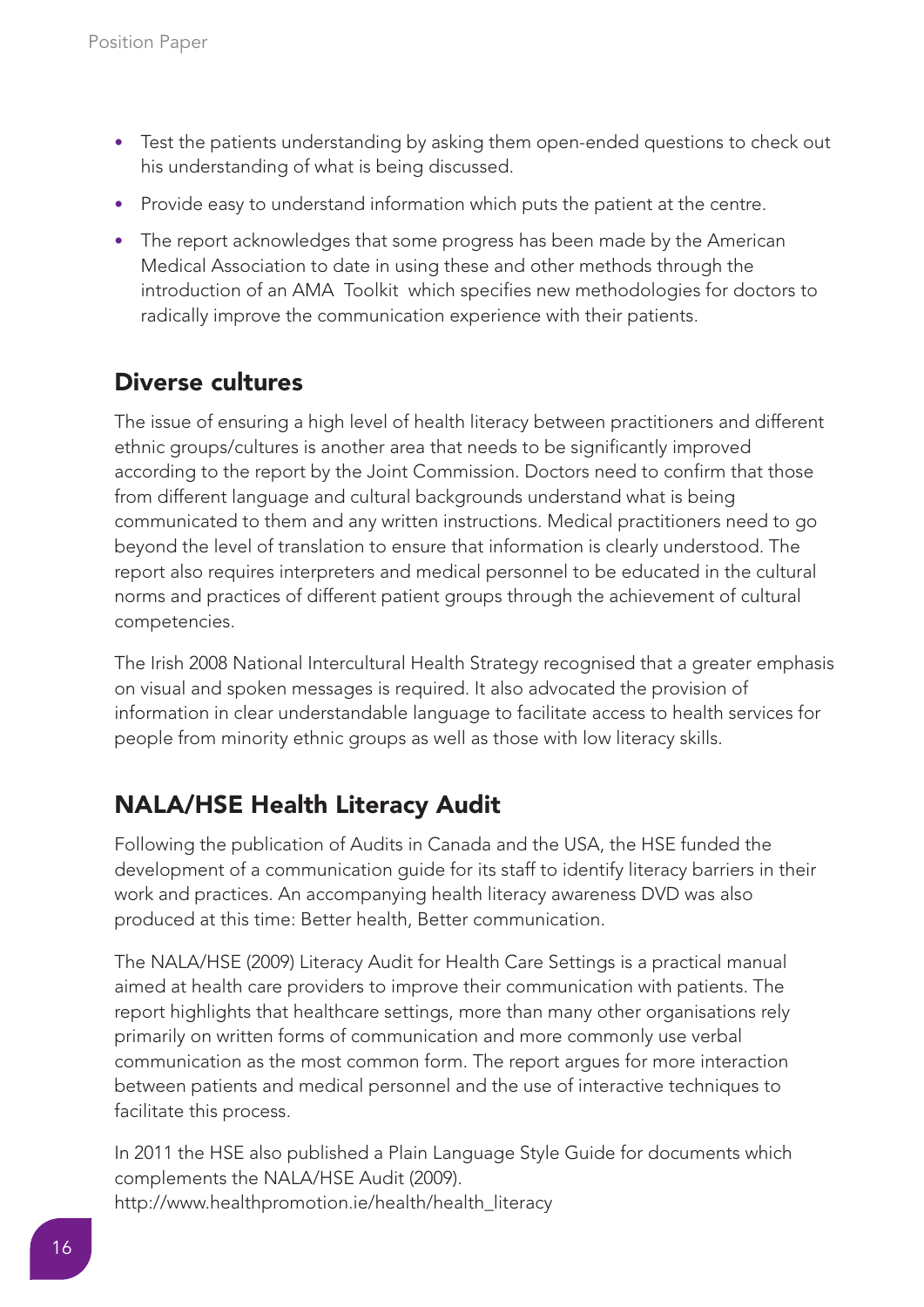# **New Innovations, Accreditation and Partnerships**

The work of NALA in Ireland, in particular the clear innovatory methods it suggests to improve health literacy in health care settings, have been given significantly more attention in the United States than in Ireland. The link between improved health outcomes arising from improved health literacy has been amplified to a far greater extent in the US by bodies such as the Institute of Medicine, the American Medical Association and the Joint Commission and in Canada by the Canadian Public Health Organisation. New partnerships have emerged also and there is a greater emphasis on building health literacy techniques in to the accreditation of medical personnel.

#### **Health Literacy Partnerships**

Significantly, given that NALA has been involved in developing literacy partnerships with communities of learners and practitioners for decades in Ireland, the Joint Commission (2007) policy White Paper advocates learning partnerships such as these in order to improve health literacy in the USA. Importantly, these partnerships should also include health practitioners and involve all relevant parties in the insertion of health literacy in to the health curricula. This is one of the central recommendations of the report. In order to improve communication between patients and health professionals and the health literacy of both parties in their common interest, policy should:

"Encourage partnerships among adult educators, adult learners and health professionals to develop health-related curricula in adult learning programs, and conversely, to assist in the design of patient-centred health care services and interventions"(Joint Commission 2007: 9). A case study of how this works in practice is the Iowa Health Literacy Collaborative which was set up in 2003 and which is supported by the American Medical Association.

#### **Healthcare Accreditation**

In the area of accreditation, the report points to two significant developments: the United States Medical Licensing Examination (USMLE) tests medical students in their third and fourth years on their communication skills with patients. These skills are also tested on actual hospital residents under the competencies laid down by the Accreditation Council for Graduate Medical Education (ACGME) and by the American Board of Medical Specialities (ABMS). In addition, the Institute of Medicine, in its report entitled Health Professions Education: A Bridge to Quality (IOM 2003: 3) is now demanding five new skills for all health care practitioners:

"All health professionals should be educated to deliver: 1. Patient-centred. 2. As members of an interdisciplinary team. 3. Emphasizing evidence-based practice. 4. Quality improvement approaches. 5. Informatics".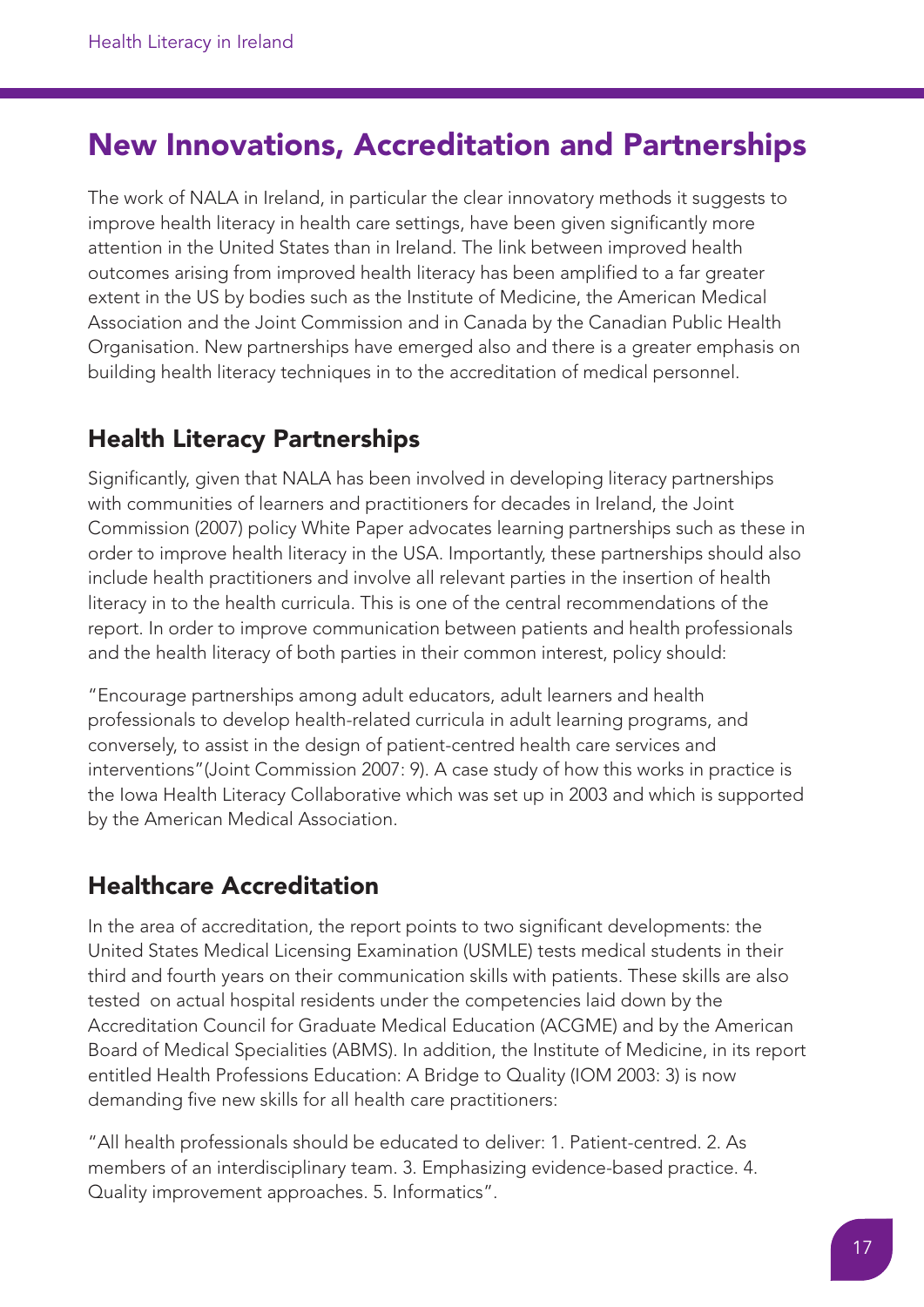#### **Community Health Education**

Other community education-health personnel-patient partnerships such as the automated diabetes management helpline run out of San Francisco General hospital or the Reach out and Read (ROR) programme which started as far back as 1989 in the Boston Medical Centre, trains doctors and nurses on the importance of reading to children from poor backgrounds (Joint Commission 2007). Even more significant is the fact that the US National Centre for the Study of Adult Learning and Literacy (NCSALL) developed health literacy materials and curricula, specifically designed for various areas of the health system (Rudd 2004). Private health care insurance agencies in the US, such as Blue Shield are also driving health literacy in order to improve hospital performance, where physicians are encouraged to participate in E-learning demonstrations to improve interaction with patients (Misky 2005). In an effort to drive down claims, Pro-Mutual of Massachusetts has been providing four month training programmes to doctors, aimed at improving their communication with patients. (Hollmer 2005)

From the point of view of patients with low literacy/low health literacy, the focus has started to move towards the learner and particularly creating a conducive and safe environment for patients as learners. Many approaches in this area utilise 'participatory' learning methododologies, which are firmly rooted in the work of Brazilian educator, Paulo Friere. These seek to empower individuals to work on their literacy, understand health care and also the wider political structures in society that disempower them. The work of Hohn (1998) in Massachusetts is firmly located within this tradition:

*"The Hohn study focused on the empowerment of low literacy individuals. Participatory health education goes beyond having a patient understand information on a disease or taking prescribed medication. The goal is to empower users of the health systems so they may gain control over their own lives in the context of participating with others to change their social and political realities"(CLQ 2001: 12).*

Participatory health education programmes have sprung up in Canada, working from within this model. A further and well-developed approach has been put forward by the Australian expert on health literacy, Don Nutbeam. Nutbeam posits three levels of health literacy: Functional; Interactive and Critical. He argues that community –based educational approaches should empower people to read and understand medical data as a first step and this is a since qua non. This functional health literacy should move on to allowing patients learn independently and develop the human resource and organisational capacity to take control of health programs and education for themselves. Ultimately, in the move to critical health literacy, these groups address deeper issues such as the structural basis for health inequalities, low literacy and other barriers. In order to fulfil these objectives, an increased proliferation of partnerships between community groups and health practitioners is needed (Nutbeam 1999). The emphasis by Nutbeam on widening the potential for coalitions of interest on health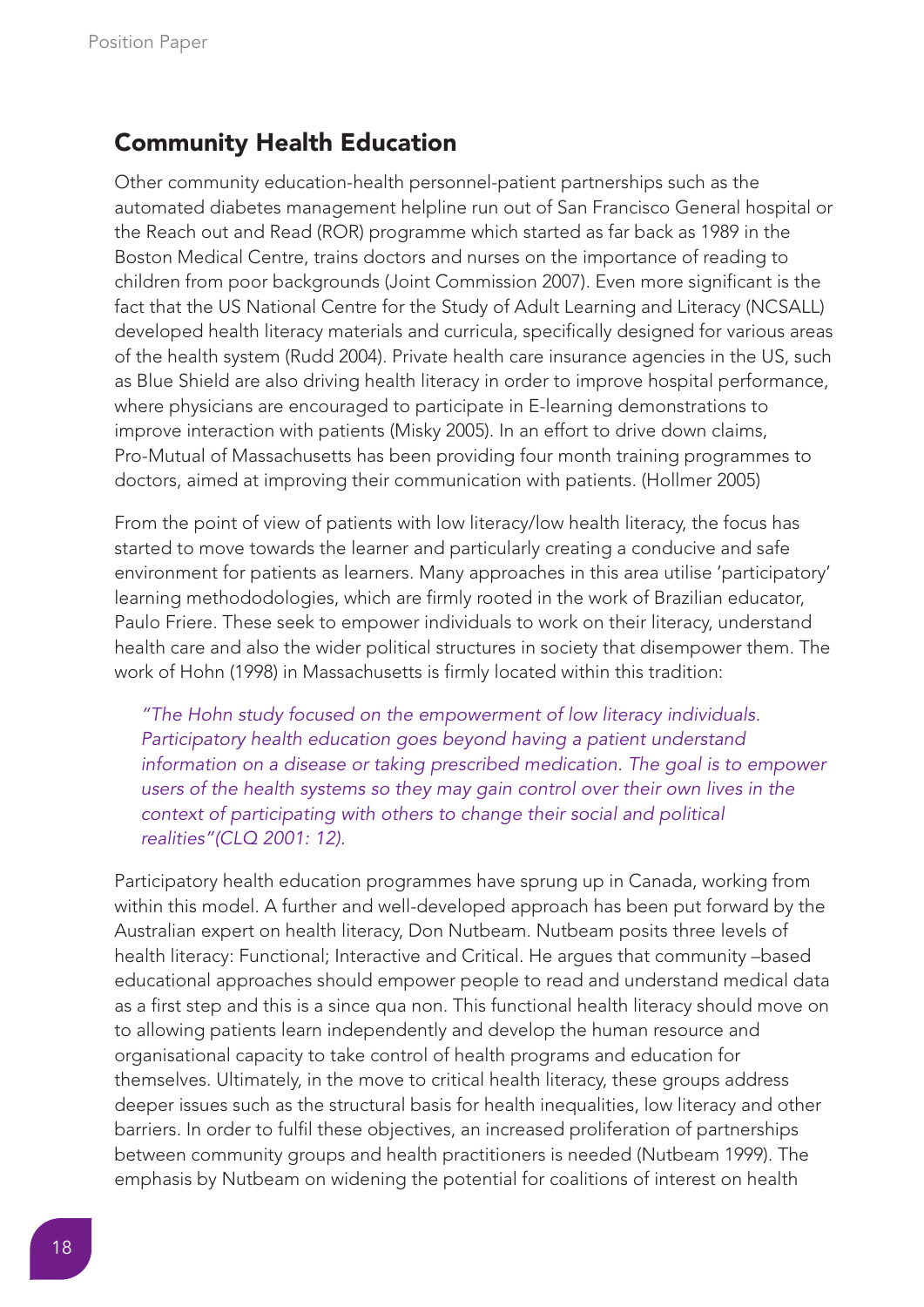literacy with an enhanced focus on both interactive and critical forms of health literacy, alongside an urgent focus on functional literacy, is evident in his recent work:

*"Some widening of content and methods will need to occur. Improving health literacy in a population involves more than a transmission of health information, although that remains a fundamental task. Helping people to develop confidence to act on that knowledge and the ability to work with and support others will best be achieved through more personal forms of communication, and through community based outreach.....and efforts to ensure that the content of health communications not only focuses on personal health, but also on social determinants of health"(Nutbeam 2008: 2077).*

#### **Irish family health literacy course**

In 2005 NALA developed and piloted a family health literacy course which aimed to empower people to engage with the health service in the community and in a clinical setting. The skills that it aimed to develop included problem solving, communications, decision making and interpersonal skills. This course is integrated into family literacy courses and used in a number of community settings.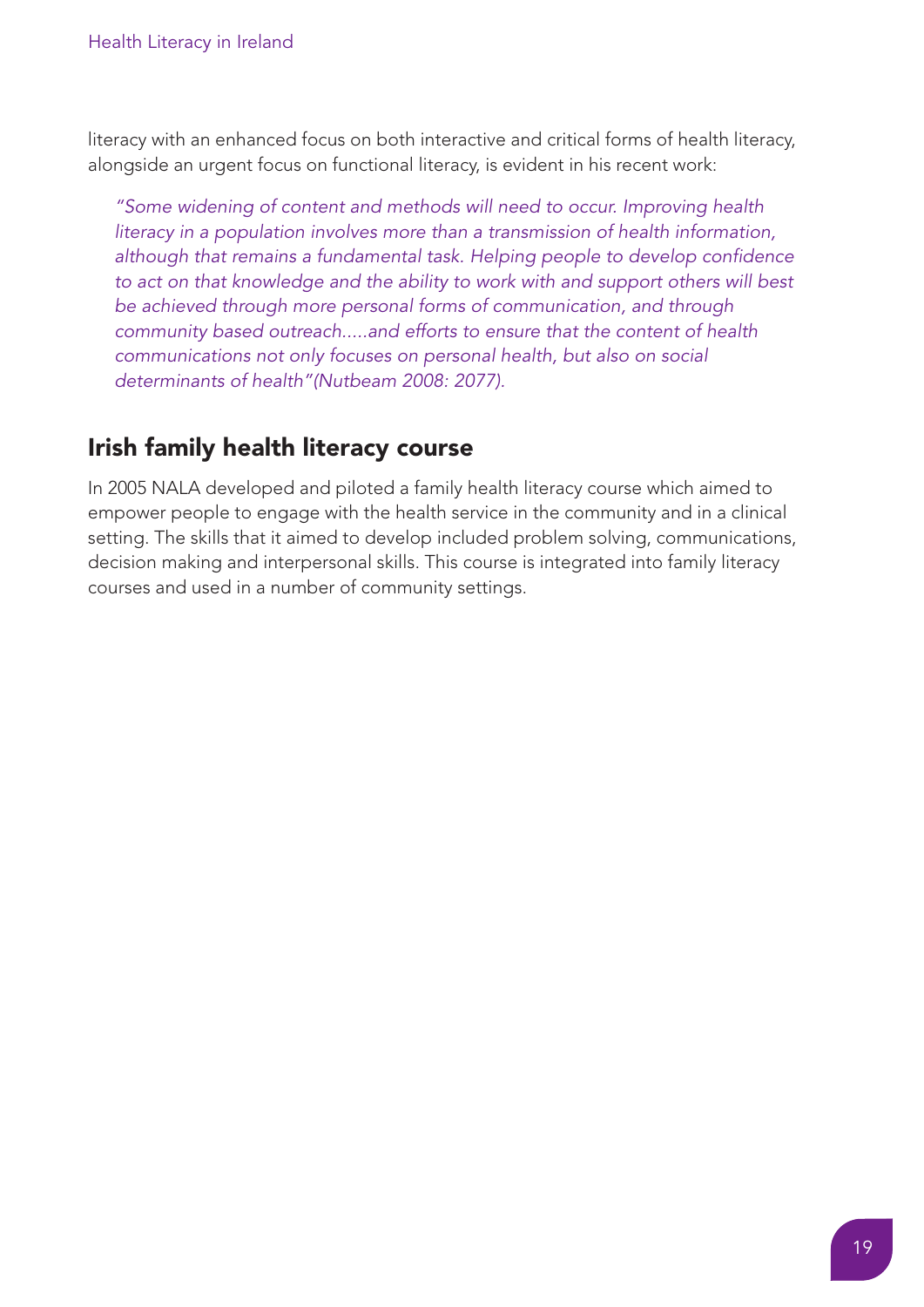# **Implications for Irish Public Policy**

It is interesting to note that though health literacy is not core-funded in Ireland and still has to be mainstreamed in public policy, most of the pertinent issues regarding health literacy are dotted across the Irish public policy landscape. Many of the evidence-based proposals discussed above are either explicitly or implicitly part of current Irish health policy.

As noted above, the principle of 'patient centred care' must be adopted in order to fulfil information sharing, the promotion of understanding and empowering strategies between medics and patients, which in turn enhances health literacy and health outcomes. It is now ten years since the Irish government published its Health Strategy, entitled: Quality and Fairness, a Health System for you. One of the four national policy goals identified in this report was 'National Goal no.3: Responsive and Appropriate Care Delivery'. Patient centred care was listed as the number one objective:

#### "Objective 1: The patient is at the centre in the delivery of care:

One of the guiding principles of the Strategy is that of a people-centred health system. A responsive system must develop ways to engage with individuals and the wider community receiving services. This quotation commits the government to greater sharing of information between patient and medic which is achieved through improved communication. It also commits the government to allowing patients in community settings take more control over their own care, in the way Nutbeam (2008) and others have argued for.

#### **New Structures - Primary Care in Ireland**

The Irish governments Primary Care Strategy (2001) set up a clear model which prioritised the case of Primary Care Health Teams. This was developed further in the Health Services Executive, Health Transformation Programme (2007-2010). According to the HSE National Service Plan (2010), already almost 400 of these are up and running. The HSE has gone further and moved towards 'integrated care' based at the level of the community .This is based on a population health approach which emphasizes health promotion and the integration of health and social care, with the patient at the centre and where health and social care professionals share information between themselves and with the patient. It is clear that these developments provide the ideal model and health services infrastructure for the enhancement of communication between medical personnel and patients, moving towards enhanced health literacy and health outcomes. These initiatives, all moving in the direction of improving health literacy and public health outcomes are even more necessary in the context of the ageing Irish population. There will be 1.2 million people over the age of 65 in Ireland in 2030 (CSO 2006 ). Improved health literacy can promote greater self management of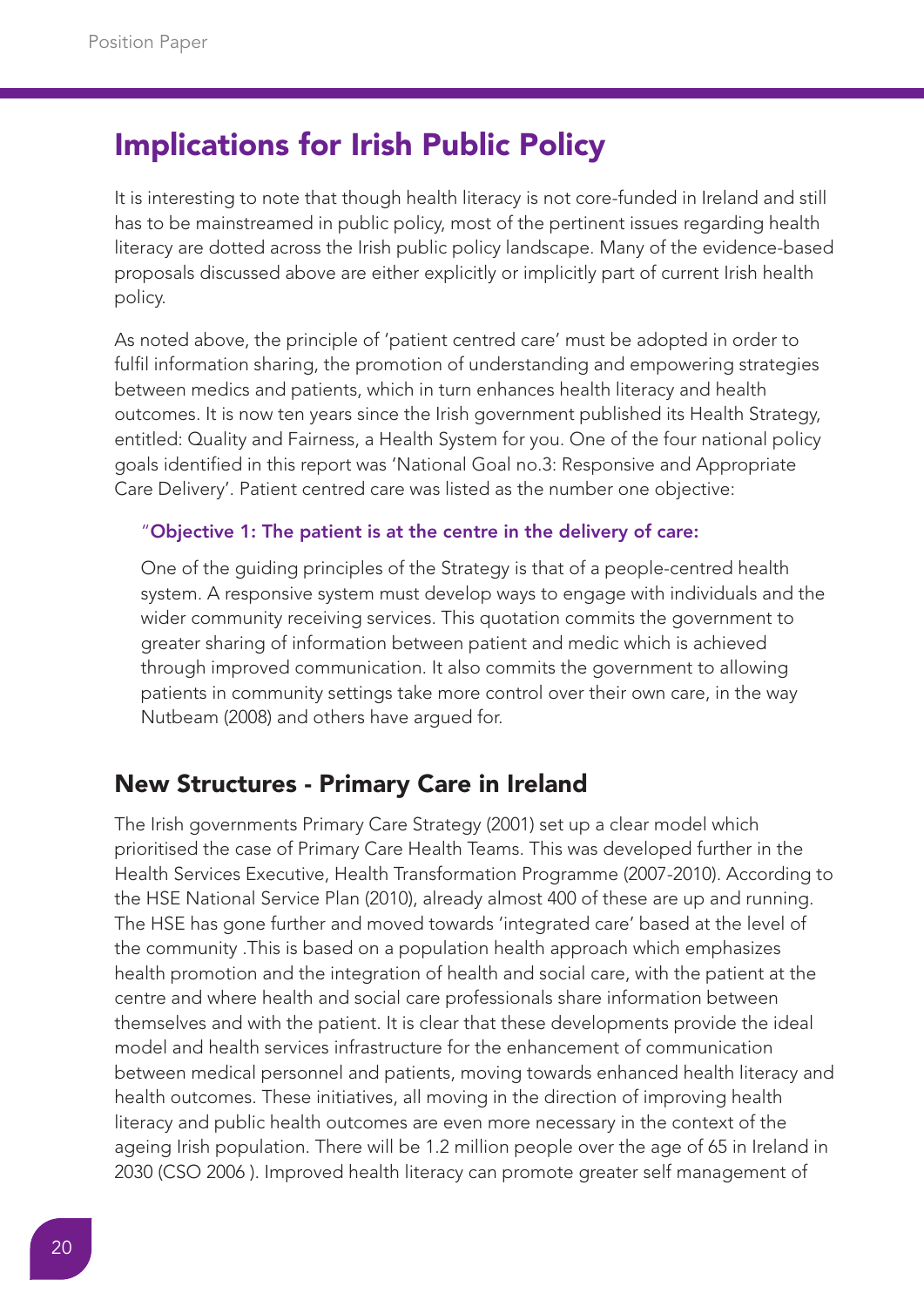care. "While Irish people are living longer, they are developing more chronic conditions, which call for a greater degree of self-management"(CSO 2006 in NALA 2009: 4). As people age, there is a greater likelihood of ill health.

#### Primary Care and Health Literacy

For Inez Bailey, there is a consensus that primary care offers a huge opportunity for health literacy. However, she believes that the exact nexus to develop health literacy as embedded in primary care has yet to be worked-out by policy makers and stakeholders. NALA's work on health literacy to have any chance of success must develop 'specific messages to the different clinicians in the different areas'.

For Ciara O'Rourke, the expansion of primary care and its integration with community care offers significant potential for health literacy 'without a shadow of a doubt'.

Gerardine Doyle sees the links between primary care centres and community centres as providing an ideal opportunity for health literacy training for health professionals in the future.

Sarah O'Brien sees the development of primary care as offering strong potential in the area of health literacy. This may well provide greater opportunities for health literacy service providers, working in areas such as Literacy awareness and Audit for Healthcare Settings. The growth of primary care also offers the potential for programmes that address both service user & service provider.

The rolling out of health literacy audits in health care settings and programmes of education for health professionals within accredited programmes such as in the USA and in the area of continuous professional development is vital. More emphasis on Irish research in the area and a greater policy output is vital. In the Irish context:

*" ...Health literacy has yet to be fully recognised and researched as a health issue. As an issue, it is only discussed in the realm of health promotion and needs to be tackled from a number of perspectives such as research, communications, policy, healthcare and accreditation"(NALA 2007: 6).*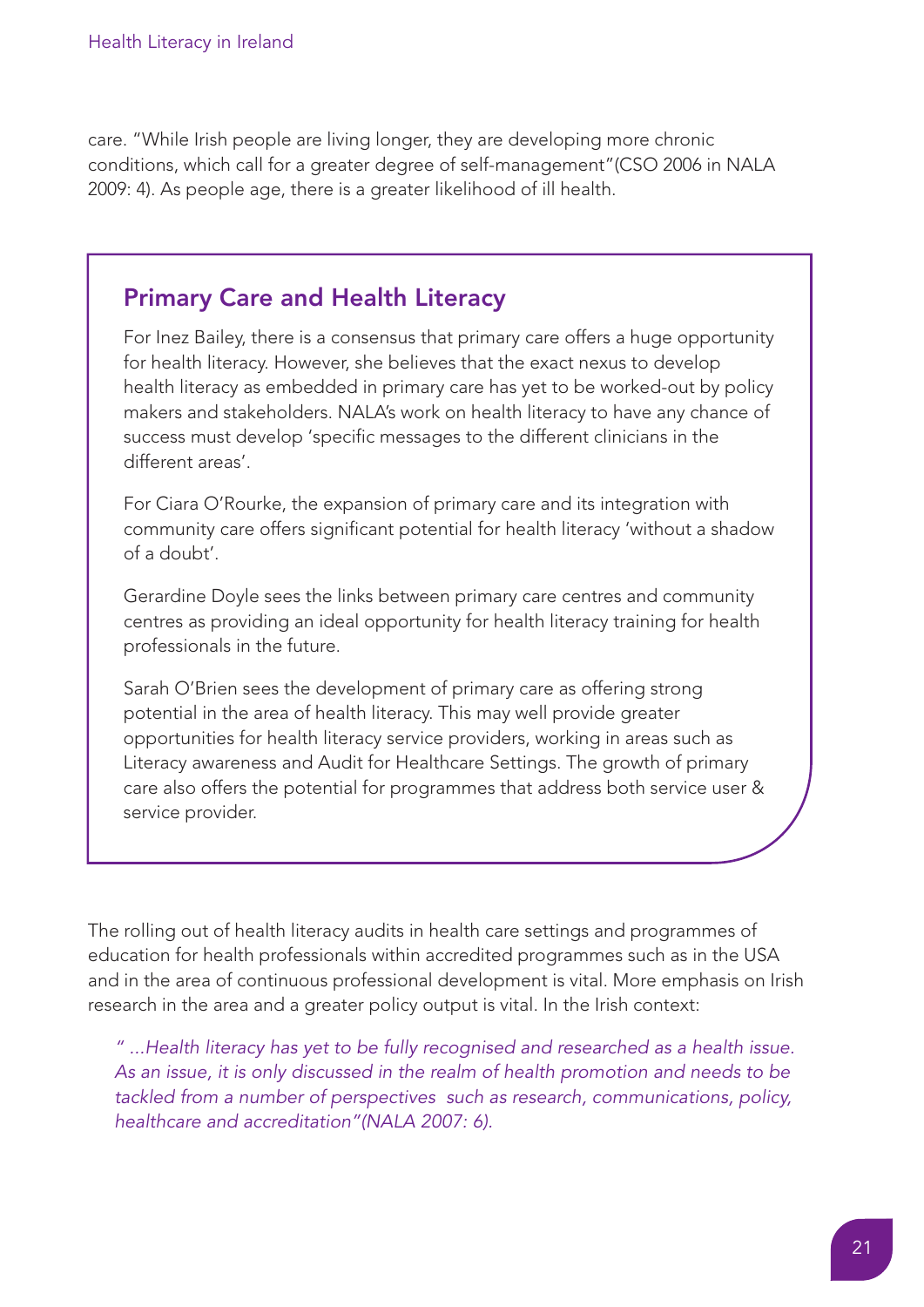## Health Literacy & Irish Public Health Policy

#### Sarah O'Brien, Health Promotion Unit, HSE

Sarah O'Brien points to the SLÁN report (2002), which evidenced almost one fifth of people felt that access to better information would improve health. She believes that the HSE (2008) Health Status of the Population report is also useful in the area of health literacy: it shows that people in lower socioeconomic groups tend to experience more illness, poorer quality of life and premature death. However, she makes it clear that the report does not demonstrate the links between these poor health outcomes and health literacy.

Looking to the future, she says that the Department of Health is developing a Public Health Policy (2012-2020), which provides an opportunity for health literacy to be incorporated. This policy document will guide public health policy and action across the health system. She believes that the World Health Organisation's (WHO) Healthy Cities project is expected to be a central component of the Department of Health report, adding that the WHO European Network of Healthy Cities have identified health literacy as a priority issue.

Internationally, Sarah O'Brien points to significant policy developments in the area of health literacy: In the UK, there exists the inclusion of health literacy in Life Skills/Lifelong learning frameworks which is developing stronger links with the Dept. of Education & Skills. In terms of research however, apart from the EU Health Literacy Survey, much published research appears to focus on tools to assess literacy levels of patients. In contrast, the points to the dearth of research available on effective health literacy interventions.

She sees Canada as a leader on all aspects of health literacy. Her view is that Canada appears to have taken a strong population health approach to health literacy which addresses policy, research & practice. In turn, the population health approach adopted by the HSE here in Ireland, which is quickly tracking through into the Public Health Policy from 2012 – 2020, is informed by the Canadian population health approach.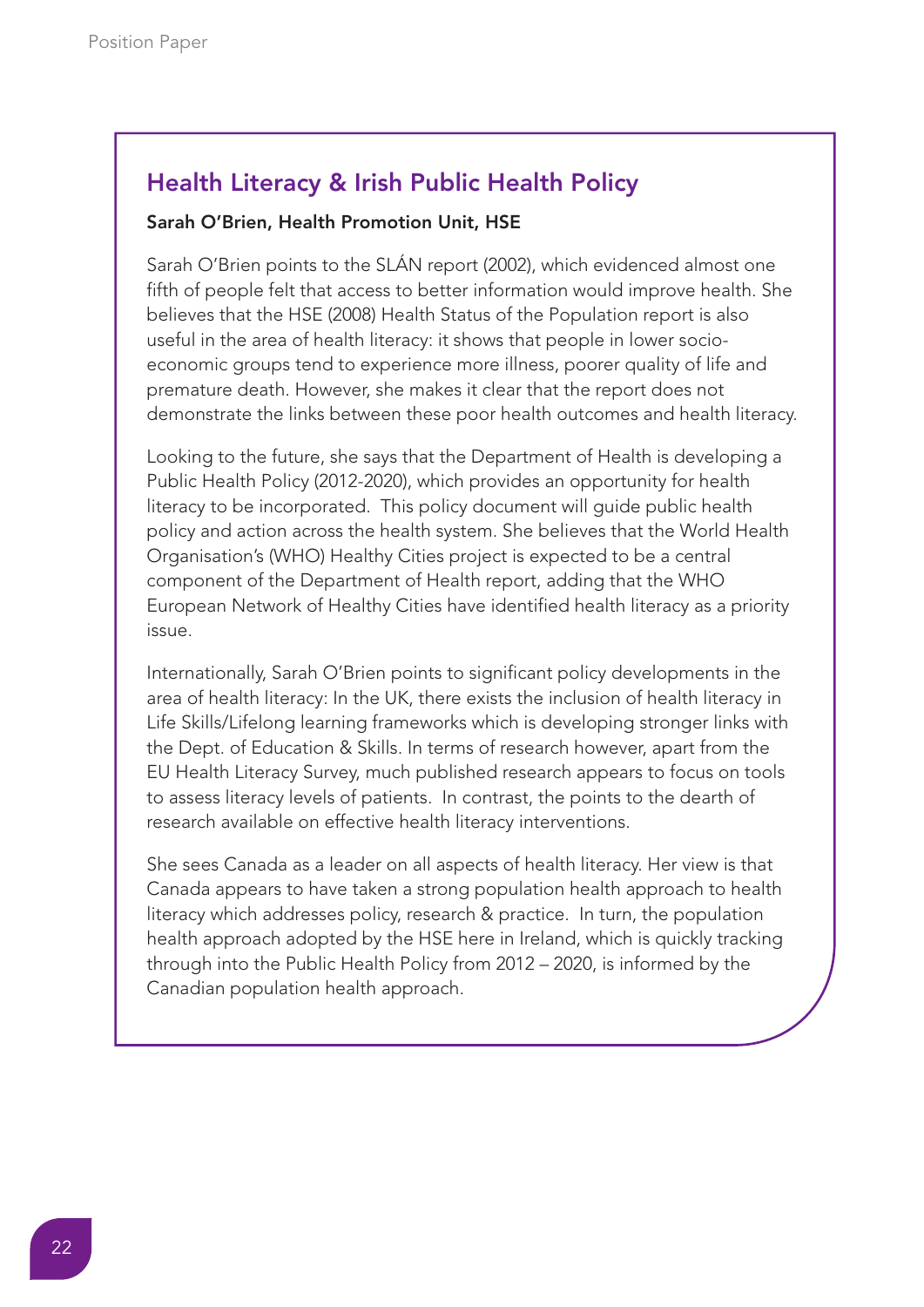Important steps in this direction continued to be made in Irish public policy. The Department of Health in dealing with the structural determinants of poor health in its National Health Promotion Strategy clearly identified that poor literacy leads to the individual possessing less information about her health, which is the essence of poor health literacy:

*"Poor literacy skills are a barrier to many opportunities in our information-based society and this also limits access to health information and health services"(Dept of Health 2000: 20).*

The SLÁN (2002), which reported on the health and lifestyle of the Irish population through the use of survey data, asked a specific question on health literacy in regard to the quality of health information that they enjoy. The results speak clearly to the need to improve the quality of health information provided to the general public:

*"In addition, the results of the SLAN (2002) survey showed that 17.9% of those interviewed found health information difficult to access and understand. Of those interviewed, 60% believed that better access to health information would help them improve their health"(HSE 2011:2).*

The challenge now is to educate the health and social care personnel on the benefits of health literacy and to use community education as a tool to promote health literacy which now co-exists in the same place as community health delivery. Such moves would deliver on the health literacy increases in the way that has been described already as best practice by experts on health literacy, such as Rudd (2010); Nutbeam (2008), Schwartzgerg (2009) and others.

Immigration to Ireland since the early 1990s has created a multi-cultural and multiethnic society. This has greatly enriched Irish culture. However, for many whose first language is not English, there are difficulties involved in reading and understanding health information, either through the use of the written word or in direct communication with health professionals. As a result, the Health Services Executive in 2007 published its National Intercultural Health Strategy. This runs from 2007-2012 and commits the health services to enhancing:

*"Information, Language and Communication: Provision of accessible information to service users, together with availability of interpretation and translation services, were highlighted as key priorities requiring urgent attention"(HSE 2007:10).*

Again, there is no scarcity of clear commitments from the Irish state to delivering policy goals that would improve health literacy. In this context, the commitment to improving communication mechanisms to empower service users from other countries is strongly consistent with the approach advocated in the US by the Joint Commission (2007), the US Department of Health and Human Services (2009) and independent research experts such as Mancuso (2011), as cited above.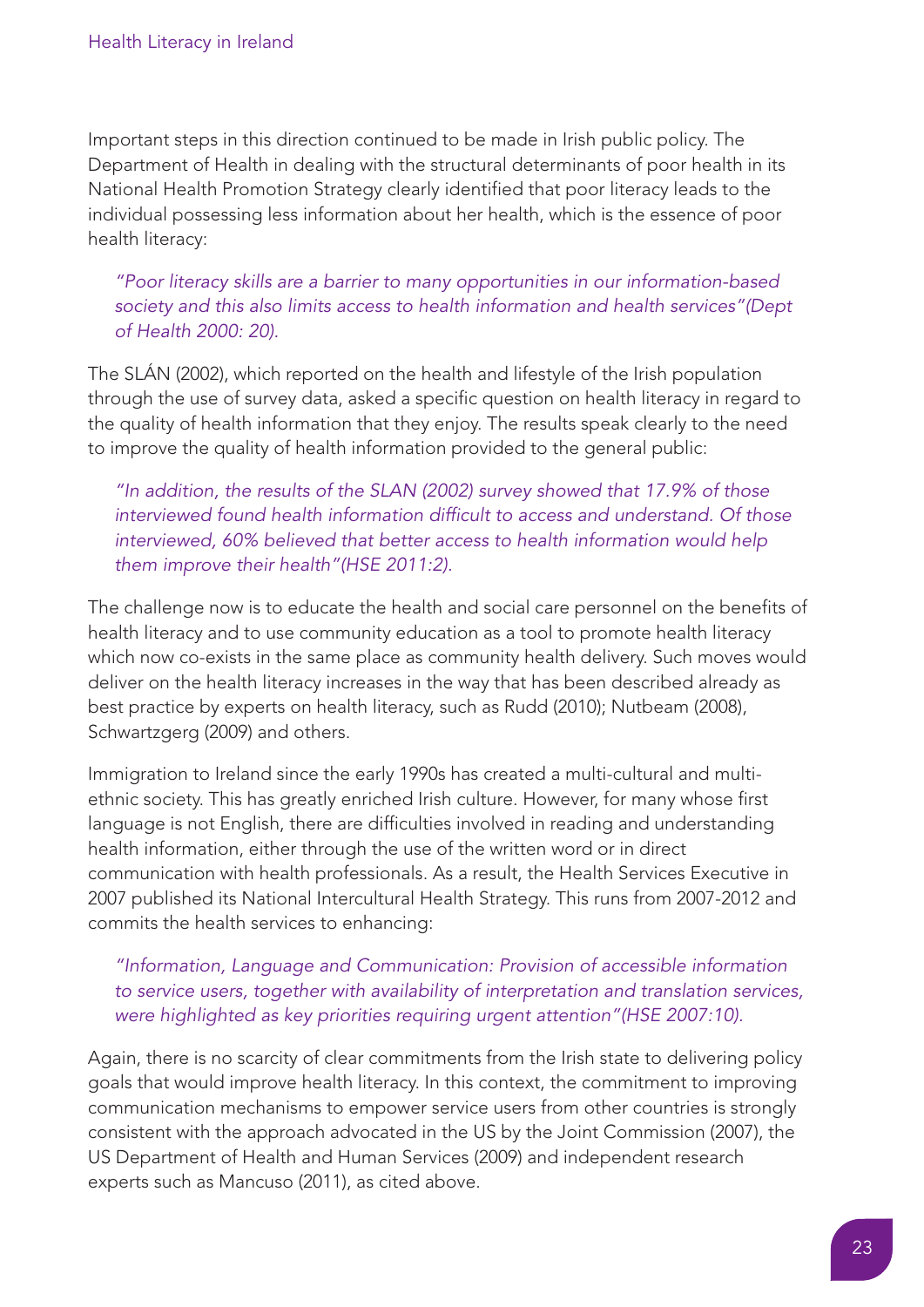In recent years also, public policy in the area of health literacy has been aided by the setting up of a Master's degree in health literacy in UCD. Building on Nutbeam's (2008) view that health literacy can be viewed either as a risk factor from the point of view of the patient or as a personal asset, UCD health literacy researchers James Fulham and Gerardine Doyle have noted the fact that there is still a high level of unawareness among health professionals of the fact that half the population has low literacy skills:

*"Evidence from a recent Irish survey found that only 31% of GPs are aware that half of the Irish population have low literacy skills" (2009 MSD Irish GP Omnibus Survey).*

The need for an urgent public policy mainstreaming of health literacy in Ireland is even more pronounced, when we consider the results of the NALA/MSD Health Literacy Survey (2007):

- 20% of Irish people aren't confident in dealing with health care professionals
- 50% would only ask a healthcare professional to explain something to them that they didn't understand
- 20% didn't understand fully the instructions on medical packaging
- 67% had difficulty understanding hospital signage
- 60% didn't understand the word 'prognosis'
- 10% admitted to taking the wrong medication as they didn't correctly understand the dosage.

#### Health Literacy in Ireland: Challenges & Opportunities

Ciara O'Rourke believes that the Department of Health needs to expand its resource allocation to health literacy. She is of the view that the HSE's performance in training only 300 staff in health literacy out of 100,000 needs to be dramatically improved: 'anybody working with patients should be trained in health literacy'. Her view is that 'the government and the HSE needs to have a policy about health literacy'. In addition, 'as part of their induction, everybody who starts work in the HSE should be trained in health literacy'. The health literacy audit by NALA should be rolled out in all hospitals and its is the hospital managers who need to take the lead in this area. However, specific interventions which work at 'a patient level' in the area of health literacy are also needed. ▶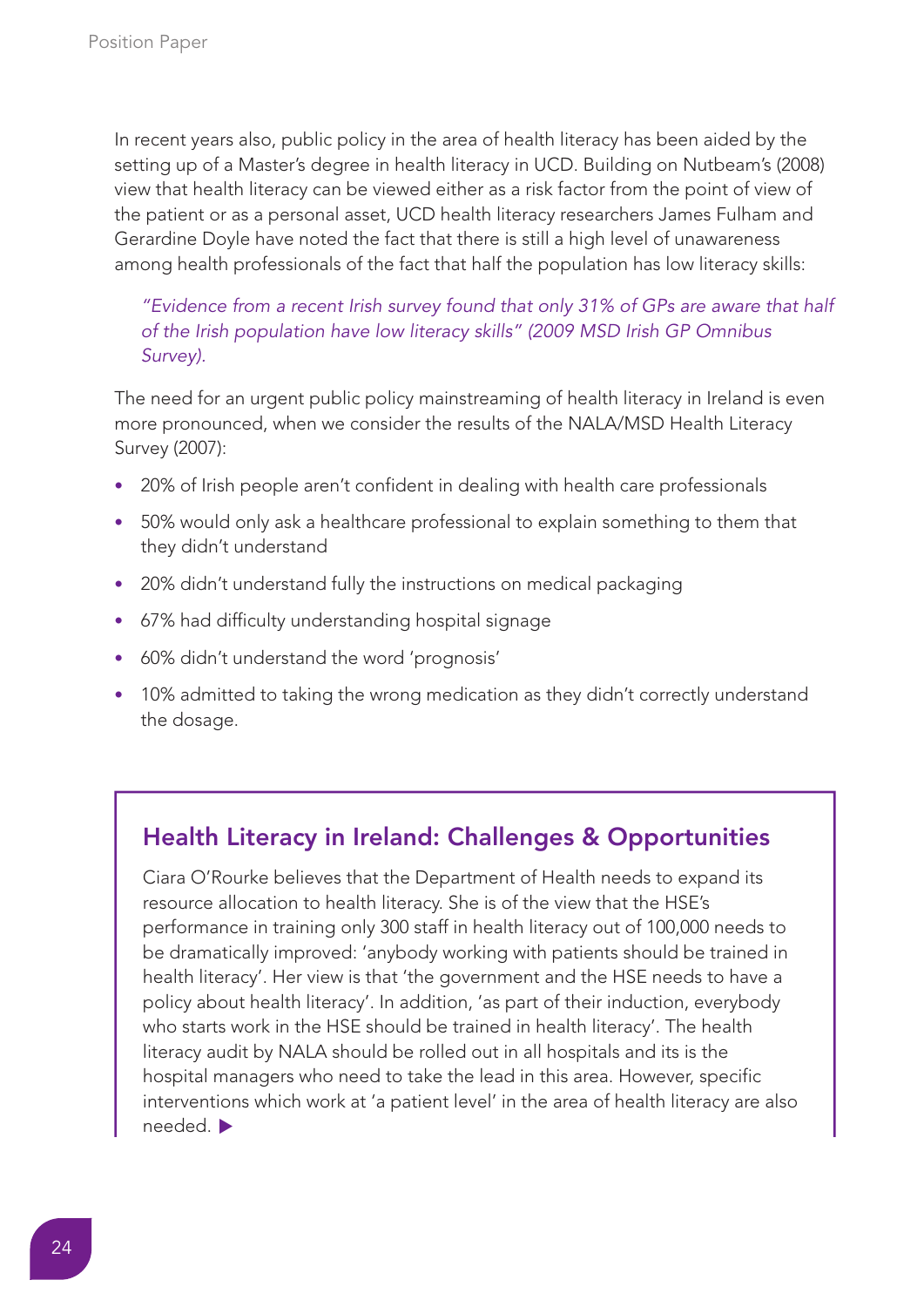Gerardine Doyle strongly commends the work of MSD and NALA in the area sof health literacy. She is enthused about the value added in Ireland for health literacy, arising from the research and PhD student(s) in UCD. She added that UCD is applying for EU round seven funding in a transnational way with the University of Louvain and others. However, she points to the very small amount of national funding for health literacy. She also points out that there is no specific government policy in the area of health literacy.

She does not believe that any of the published Irish health policy documents offer any significant statement on health literacy. Her view is that there is 'nothing really in these documents on health literacy'. However, Ireland is involved in the health literacy survey. She is positive about the fact that a national advisory group has been set up to produce a policy blueprint in this area which will go to the government. She believes that Ireland is beginning to take its place internationally amongst countries where there is a strong interest to develop health literacy. She believes that the situation in Ireland has improved a lot in the past five years with the MSD awards; the UCD research and the work of NALA

For Sarah O'Brien, the health literacy agenda hasn't progressed significantly for several years in Ireland. There appears to be little integration between Departments on the issue of literacy & health literacy.

She believes that in recent years, the HSE has made efforts to take a strategic approach to health literacy across the organisation. Health literacy has been incorporated into the HSE Health Inequalities Framework & action plan, with training provided to Communications staff. However, she is of the view there is not a strong national research agenda for health literacy, nor is she aware of dedicated funding for health literacy initiatives. Her belief is that public awareness of health literacy is not very high.

For Inez Bailey NALA does not have the resources to make health literacy a bigger part of its wider work at this time. It is possible however for NALA to design learning programmes for individuals who would like to learn more on an illness they are suffering from and how it should be managed. Inez emphasises that the NALA approach is to put the individual at the centre and build the required programmes around her. She also stresses the need to promote health literacy as an area in its own right, which differs from the current overall 'basic literacy service' that exists.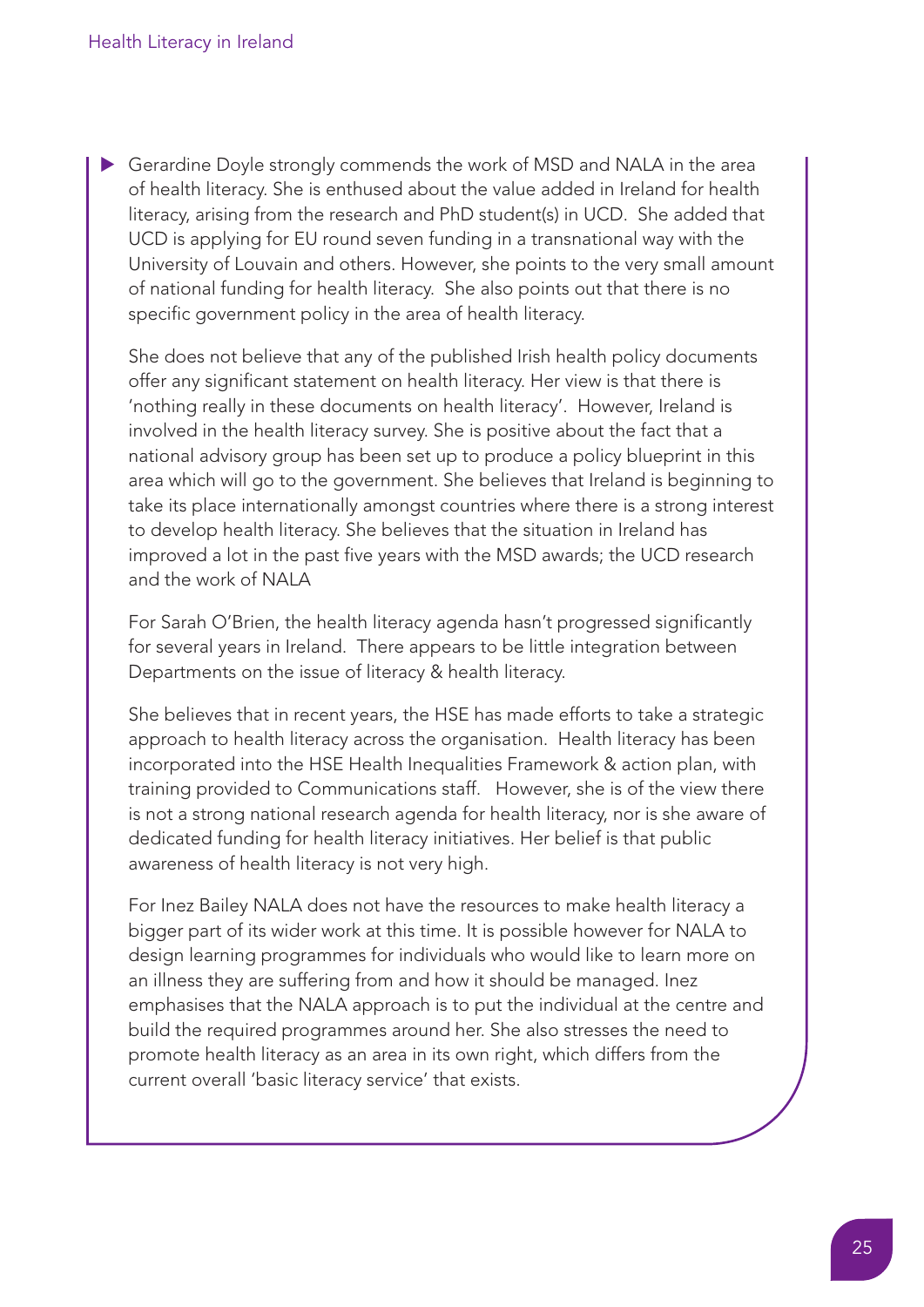## **The Future for Irish Policy**

NALA continues to be the main advocate for adult literacy in Ireland. NALA has been involved in dealing with adult literacy problems over three decades. As such, it deals with a root cause of health literacy which is literacy itself. This work continues to be vital, as it increases the capacity of the human resource base of the population going forward also.

With the support of the Health Promotion section of the Dept. of Health, NALA has developed health literacy outputs which have a dual focus of bringing health literacy education to a greater public audience with the outputs also acting as catalysts towards the development of mainstreaming health literacy in public policy. These outputs include:

- Health research
- Literacy friendly teaching packs
- Family literacy model: developed and evaluated
- Literacy audit for healthcare settings and
- A health literacy awareness DVD (NALA 2009: 4).

Nonetheless, health literacy has yet to make the same breakthrough in the area of public policy. Consequently, NALA (2007) has identified key areas of action to improve this deficit:

- Develop stronger linkages with HIQA so that health literacy can penetrate quality standards
- Work more closely with the Health Promotion Hospital Network.
- Introduce health literacy to the Dept. of Social Protection as part of the National Anti-Poverty Strategy (NAPS).
- Develop a working relationship with medical and nursing schools to get health literacy on to curricula.
- Work with other national health care institutions such as the Institute of Public Health.

## **NALA/MSD Health Literacy Initiative**

An existing beacon in driving the health literacy policy agenda have been the NALA/MSD Health Literacy Initiative incorporating the Crystal Clear health literacy awards. These awards in recent years have been gaining in their reach and popularity and have been increasing public awareness of health literacy. Hundreds of community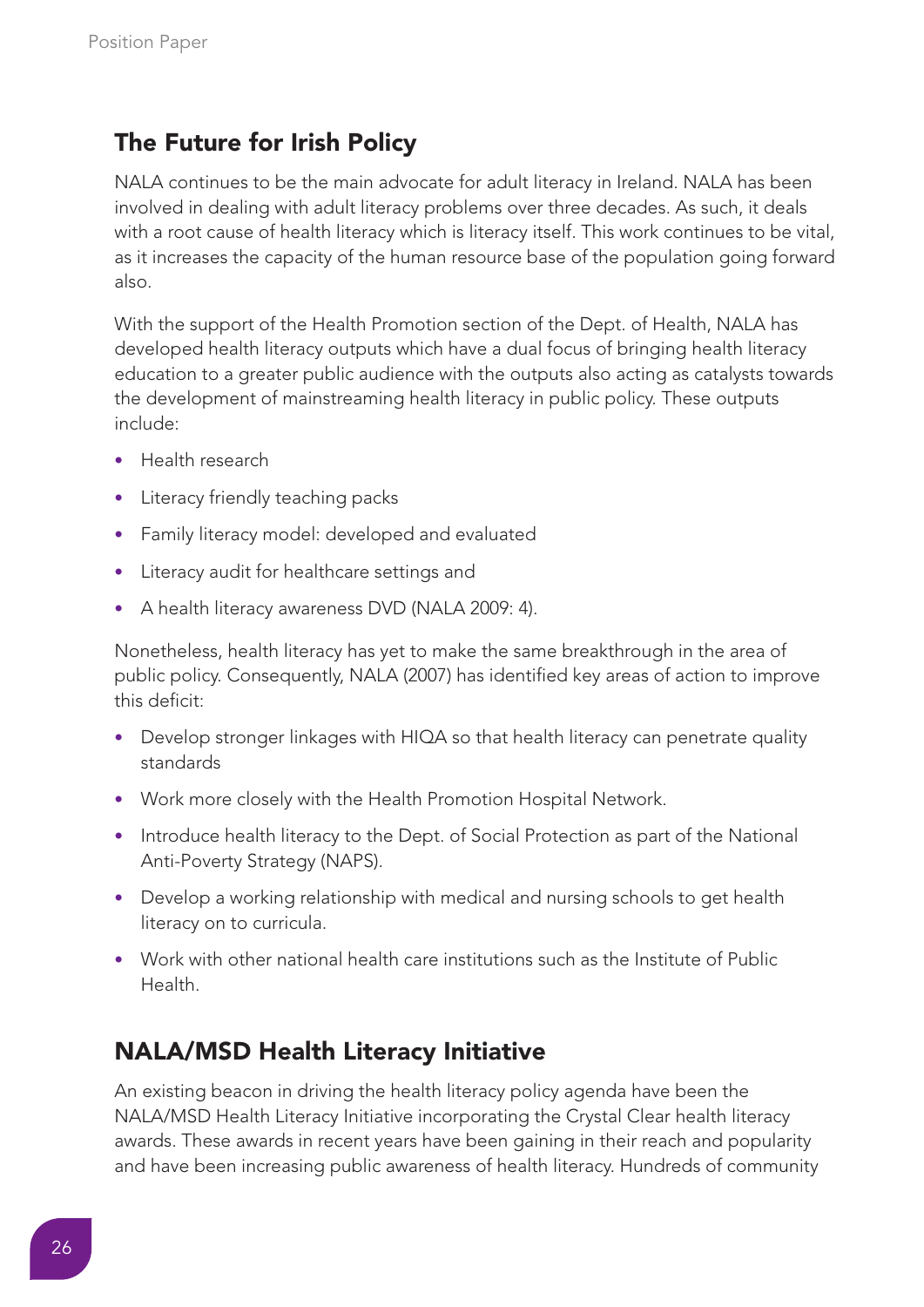based projects have entered and dozens of awards have been made to reward health literacy innovation. Examples from within the 2010 award winners include:

- The Fatima Health Project A community-led health literacy project in Dublin
- DEBRA Ireland A self-help organisation representing people with a rare skin condition

#### HIQA: New Irish Health Literacy Partnership **Possibilities**

Inez Bailey does not think that HIQA will offer a very strong response to the publication of the new European Health Literacy Survey (2010). HIQA has such a large amount of work at the moment, that they don't have the resources to get involved in health literacy. Inez is certain that the health literacy will ultimately also have to be based on national standards which will be immensely helpful. However, she believes that this will take some time yet.

The view of MSD's Ciara O'Rourke is equally sceptical on HIQA taking on the role of incorporating health literacy in to its national standards on health and social care. She believes that health literacy should be clearly part of HIQA's work but believes that HIQA itself does not see health literacy as part of it's role: 'they see themselves a level removed from that, and see themselves as partnering with hospitals at a higher corporate level'.

For Gerardine Doyle, HIQA has a huge role in the health literacy area. It is in charge of patient safety and patient risk. There is a member of HIQA on the national advisory panel for health literacy.

Sarah O'Brien believes that HIQA may take such a narrow view of health literacy that it will mitigate success in the area: 'the potential may be limited to establishing standards – such standards may be limited to a narrow understanding of health literacy: provision of accessible information, literacy proofing written materials, use of audits.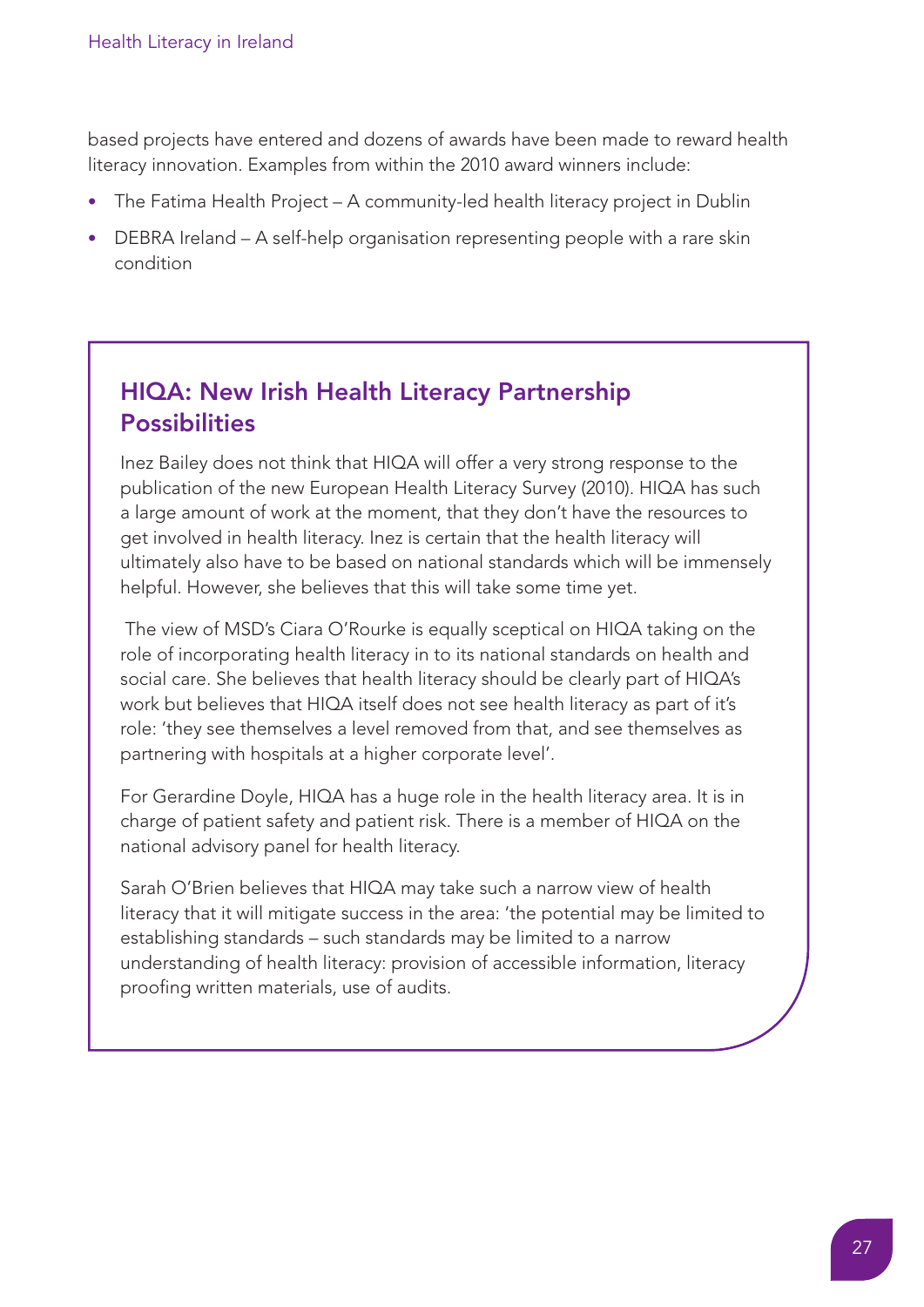The clear message to be drawn from these awards is that local communities and communities of interest are developing strategies to improve and promote health literacy amongst their members. It is obvious that health literacy education at the level of the individual can best be achieved through community-based measures, as recommended by Nutbeam (2005). The research discussed above indicates that health care organisations and professional bodies also need to be targeted. NALA (2009: 7) has stated:

*"With a health literacy policy statement, the Department of Health needs to encourage professional organisations to develop a position on health literacy and issue policy statements and papers. They could also provide a training framework for administrative and medical practitioners".*

## **Specific Health Literacy Budget**

NALA (2009) also argues for a specific health literacy budget. This report also points to the need to ensure that health literacy questions are inserted in to all population health surveys going forward. It also suggests that national health screening programmes such as Breastcheck could develop synergies with local VEC literacy programmes in order to develop health literacy education. It also advises that healthcare settings should be encouraged to use NALA's Health Literacy Audit resource pack and that healthcare settings ensure that spoken instructions to patients should be provided in 'a clear understandable language'(NALA 2009: 6) to people from different nationalities and ethnic origins, in line with the National Intercultural Health Strategy (2008) of the HSE. It also recommends that all national health initiatives be proofed for plain English.

It is timely to suggest a clear set of public policy proposals to blueprint the rolling out of health literacy education in all the relevant health literacy domains. The results of the 2010 Health Literacy Survey (Austria, Bulgaria, Germany, Greece, Ireland, The Netherlands, Portugal and Spain) will be published in late November 2011. As part of the task from an Irish perspective, a national health literacy network and a national advisory panel have been set up. Perhaps, the use of the results through the work of the panel will be one element in driving the project towards its ultimate public policy goals.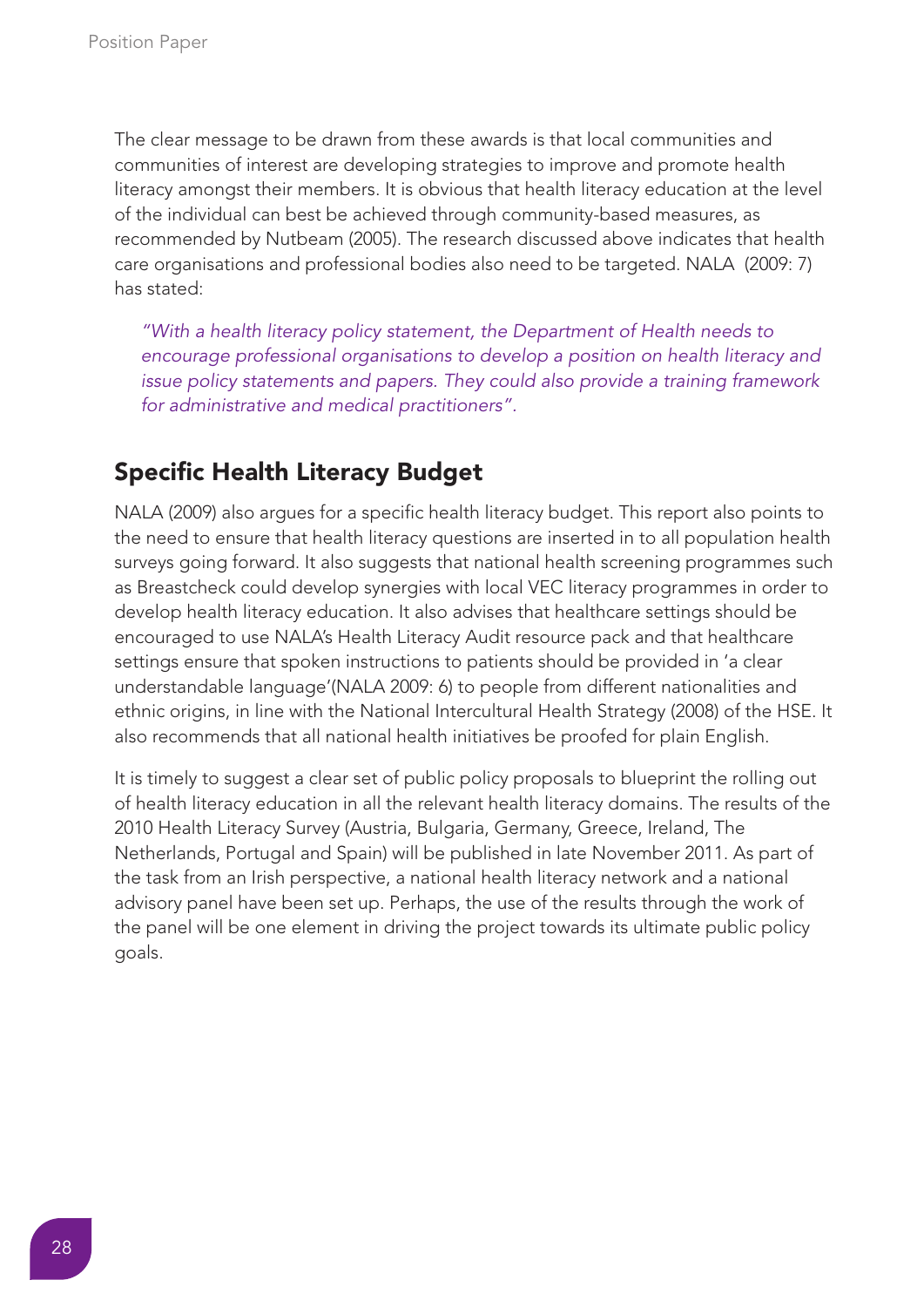#### Health Literacy in Ireland: Future Priorities

Inez Bailey believes that the linking to health literacy to national standards in health should be the number one priority for the future. This should be connected in to a dedicated government policy in the area of health literacy and which is 'inter-agency in its scope'. There should be some large organisation taken on as the 'driver' of health literacy at a national level.

Ciara O'Rourke's future priorities for health literacy are firstly, the development of a national 'health literacy programme, similar to the road safety programme… that is what's needed for this'. This should ensure that patients are aware that 'they have a right to say to their doctor, doctor I don't understand that, can you explain that to me again'? Secondly, the HSE needs to do 'a nationwide campaign, maybe in partnership with NALA, on encouraging people to be more responsible about their health by asking the right questions, understanding what their health care professional is saying to them.. ...this will then encourage the health care professionals to speak in plainer English'. She would also prioritise training for primary care providers to improve their communication skills and to train them to speak in plainer English.

Sarah O'Brien's four future priorities for health literacy are:

- A. Develop a comprehensive national health literacy policy
- B. Engage with WHO Healthy Cities National Network
- C. Research to establish health outcomes of improved health literacy
- D. Evidence based effective health literacy interventions

She adds that: 'Health literacy needs to be seen as much broader than written and oral communication on health and referral to VEC Adult Literacy Programmes'.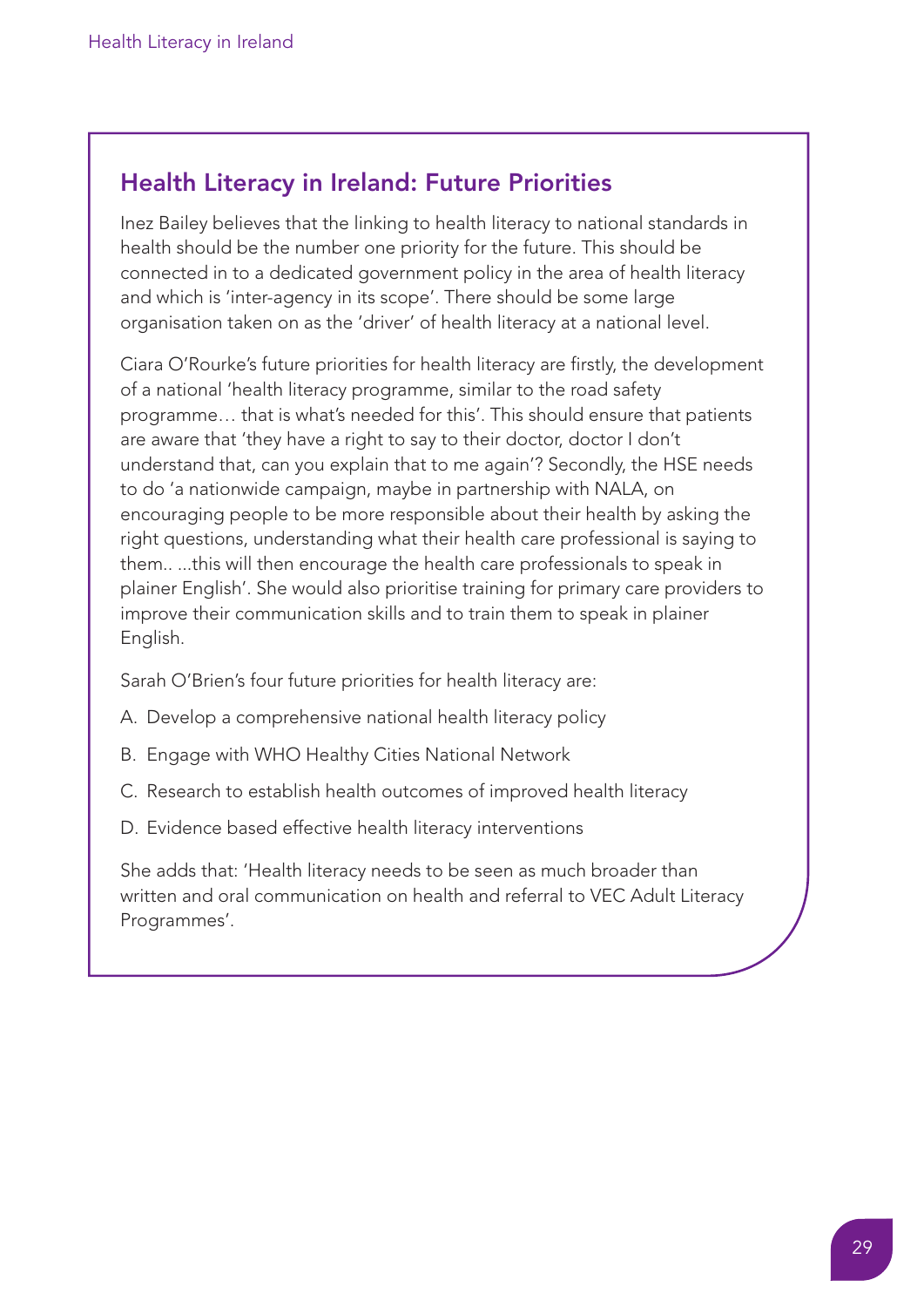# **Conclusion**

This paper has benchmarked the current state of the art of health literacy in Ireland. It has done so by examining the published evidence for Ireland and through assessing four key players on the development of health literacy in Ireland. The development of health literacy in Ireland has been set in the context for its development internationally. The international development of best practice internationally has been outlined. The Irish performance in the area of health literacy, mainly through the work of NALA, set against it to make a comparison. The paper has examined the public policy context for health literacy in Ireland also. It has identified the key stakeholders and pointed to opportunities for further development in the area. It has also identified blockages.

The paper has found that health literacy in Ireland is not as developed as countries such as Canada or the USA, but has being doing very well in the past five years with very limited resources. Ireland could claim to be mid-range in any internationally league table on health literacy development, if one existed. It is clear that health literacy in Ireland is not well represented in public policy. However, the rolling out of exciting developments in health policy such as enhanced primary care and integrated care provide obvious opportunities for the development of health literacy. The evidence provided in this paper from expert reports internationally and interviews establish without doubt that improved health literacy leads to improved health outcomes. These benefits are urgently needed in Ireland. The economic cost savings benefits to the health services and the health benefits to the individual provide a win-win scenario arising from improved health literacy.

It is clear that community-based education is the most advantageous model for the future development of health literacy. The existing model covering literacy education through the partnership of the VEC and NALA can also be developed to roll out health literacy education, once policy and resources are committed to it. It is clear that health literacy should also be expanded to go beyond the Plain English and Communication focus of NALA. These are clearly the most immediate areas and given the very modest budget for health literacy, these have been the priorities. Nonetheless, in addition to these priorities, health literacy has a far bigger job of work to do in the area of health promotion. There are clear benefits to providing a statutory responsibility on hospital managers to audit their health care settings for health literacy. It is also clear that health literacy should be inserted into the curriculum of education and training courses and primary degree courses for doctors, nurses and all health and social care professions. This is particularly the case for general practitioners and hospital doctors.

However, the first step in developing these interventions is in public health policy. The results of the European Health Literacy Survey (2010) are to be published at the end of November 2011. A separate set of results specifically for Ireland will follow almost immediately. A national advisory committee has been set up to work with the Irish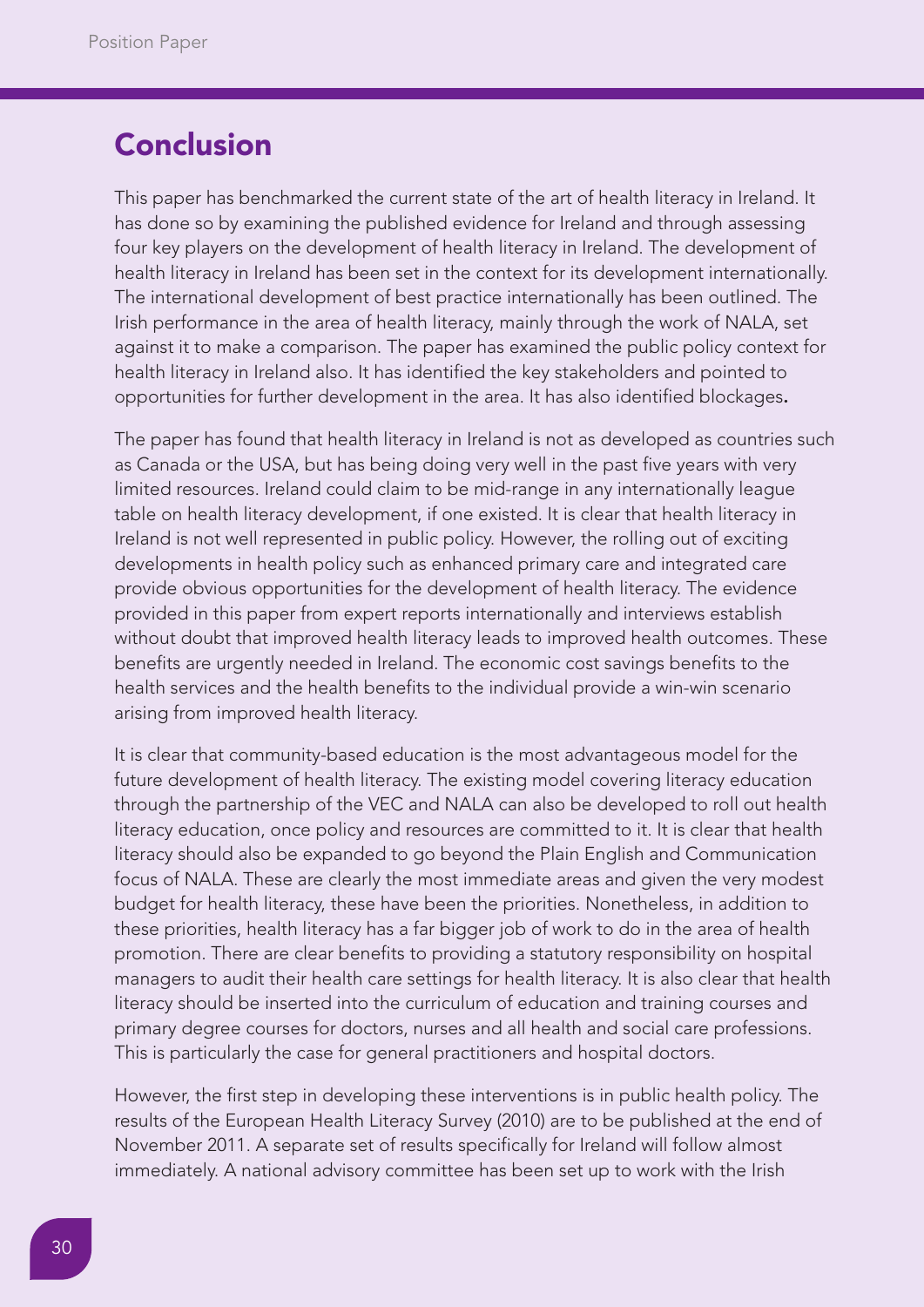government on these findings. There is an urgent need for the Irish government to commit to a full stakeholder engagement with the view to developing a comprehensive published public health policy on health literacy. This document would need to provide an organisational and funding framework for health literacy over period of years. Synergies also need to be explored with the HIQA in regard to building health literacy in to national standards for health and social care.

The current reconfiguration of health services is one of the most significant developments in many years in Ireland. These developments put people and communities at the centre of health care policy. There is an enhanced focus on quality standards, multi-disciplinary team working and tailoring health care provision with the patient/client at the centre. This is predicated on the continuous professional development of staff and the use of an evidenced-based approach the training of health care staff and to the serious health and social care challenges that face the Irish population. It is obvious that health literacy should be a key ingredient in these developments and they provide the ideal springboard for injecting a decisive impetus in to mainstreaming health literacy in Ireland. It is hoped that public policy rises to this challenge.

## **Recommendations**

- I. The immediate commitment by the Irish government to providing a comprehensive policy document on health literacy.
- II. The use of the existing community-based literacy structure to roll out health literacy education and the provision of the necessary resources to do so.
- III. That, managers of health care settings be statutorily responsible for the health literacy audit of their health care settings.
- IV. That, exploratory talks should begin between HIQA and NALA to explore the development of health literacy into national standards for health care delivery.
- V. That health literacy should be formulated as learning outcomes in degree courses and continuous professional development training for all health care professionals with the immediate priority being hospital doctors and general practitioners.
- VI. That health literacy should have an expanded remit in the area of health promotion.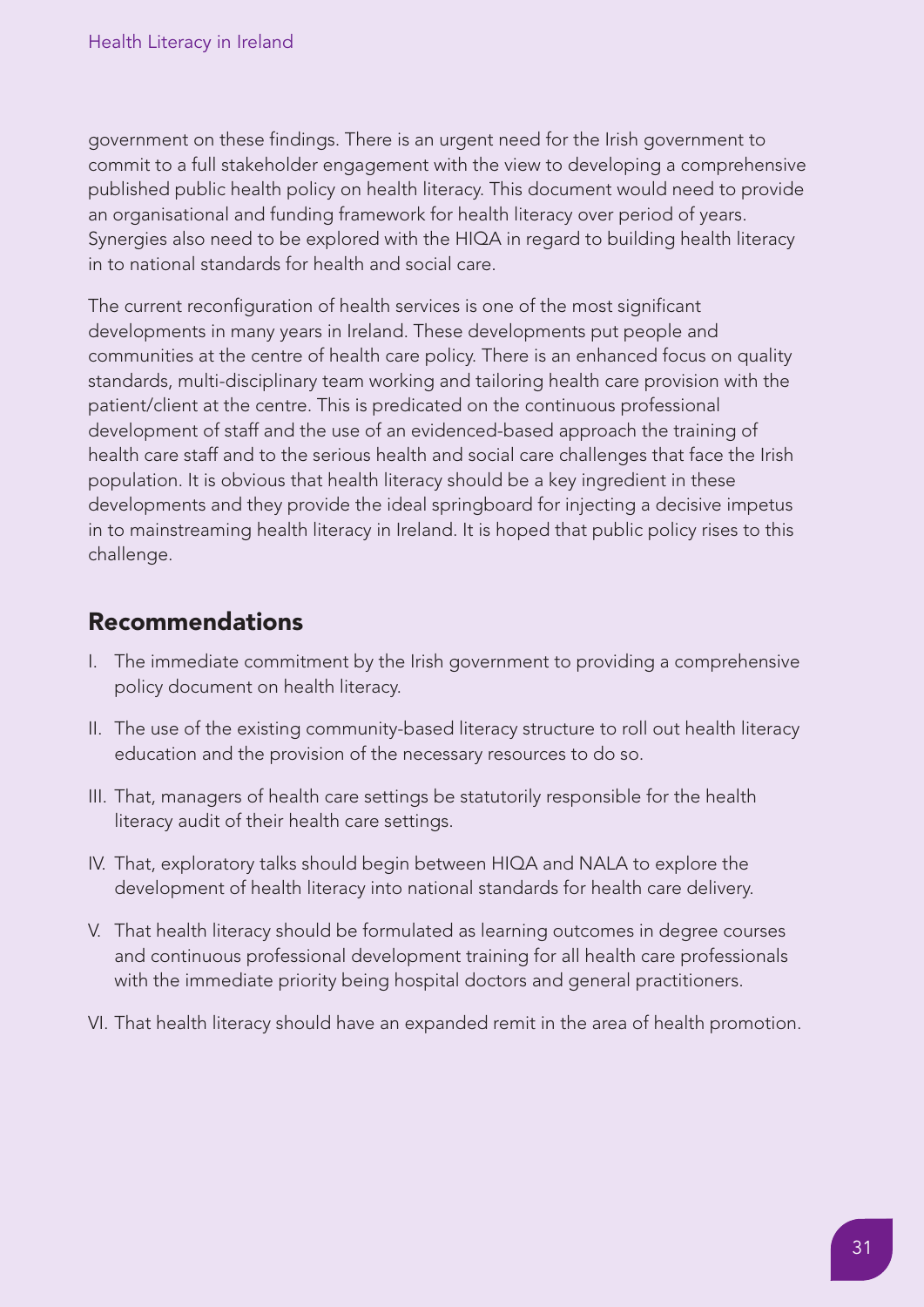# **Appendix 1**

#### **Health Literacy Developments in Ireland**

- 1997 Publication of Irish results of OECD International Adult Literacy Survey.
- 1999 National Health and lifestyle survey SLAN, Department of Health
- 2000 National Health Promotion Strategy 2000- 2005 Department of Health
- 2001 Health Literacy Policy and Strategy Report, NALA National Anti Poverty Strategy Submission 2001
- 2003 NALA's Plain English Service launched, funded by Department of Social and Family Affairs.
- 2004 Development of first family health literacy course, NALA

Health Promotion Strategy reviewed

2007 NALA/MSD Health Literacy Initiative launched – Crystal Clear healthcare award and Omnibus Health literacy Survey.

NALA Position Paper on Health Literacy

- 2008 National Intercultural Health Strategy 2007 2012 HSE Launch of UCD Health Literacy Phd Programme.
- 2009 Literacy Audit for Healthcare Settings, NALA/HSE
- 2011 Irish results of European HL survey published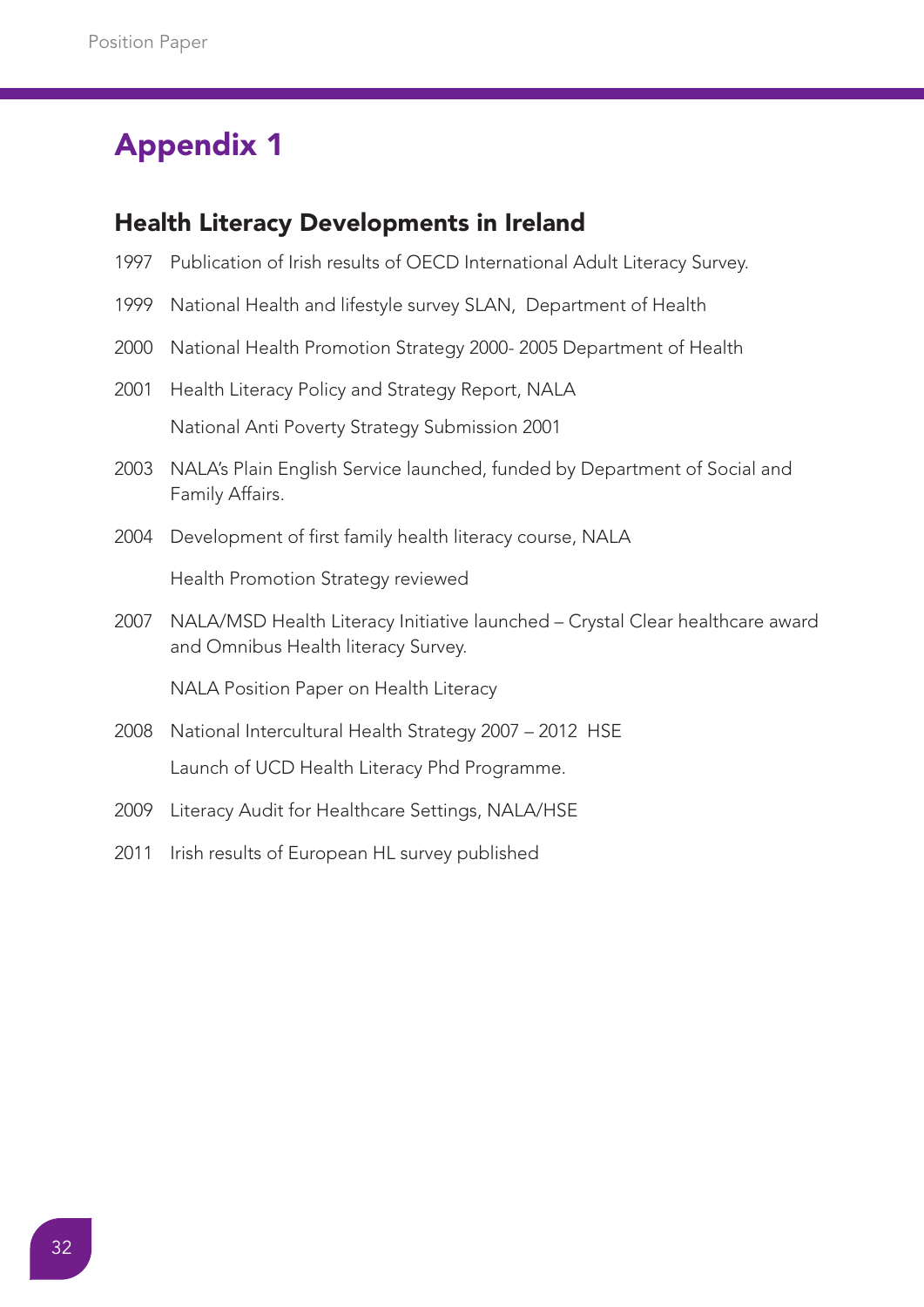# **Appendix 2**

## **Bibliography**

Central Statistics Office (2006), *Population and Labour Force Projections 2006-2036*, CSO, Dublin

Center for Health Literacy Quebec (2001), *Needs Assessment of the Health Education and Information Needs of Hard-to-Reach Patients*, Quebec, CLQ

Davis TC, Williams MV, Marin E, Parker RM, Glass J, (2002), Health Literacy and Cancer Communication in CA Cancer J Clin 52 (3), 134-139

Department of Education (1997), International Adult Literacy Survey: Results for Ireland, based on OECD survey, Dublin, Stationary Office.

Department of Education (2010), *National Intercultural Education Strategy 2010-1015*, Dept of *Education, Dublin.*

Department of Health & Children (2000), *National Health Promotion Strategy 2000- 2005*, Dublin, Stationary Office.

Department of Health & Children (2001), *Quality & Fairness: a Health System for You*, Dublin, Stationary Office

Department of International Health Maastricht University (2011), *European Health Literacy Survey*, Maastricht, DOIM.

Doak, C; Doak,L & Root, J (1996), Teaching *Patients with Low Literacy Skills*, Philadelphia, JB Lippincott

Hohn,M (1997), *Empowerment Health Education in Adult Literacy: A Guide for Public Health and Adult Literacy Practitioners, Policy Makers and Funders*. Literacy Leaders Fellowship Program Reports, Volume III, Number 4, Part 1., ERIC Programme, Washington D.C

Hollmer,M (2005), Can Sensitivity Lower Premiums, Boston Business Journal, Nov 4, 2005

HSE (2008), *National Intercultural Strategy 2007-12*, HSE, Dublin

HSE (2007), *Health Transformation Programme 2007-10*, HSE, Dublin

HSE (2011), *National Service Plan*, HSE, Dublin

HSE & NALA (2009), Plain English Guide for Documents, HSE, Dublin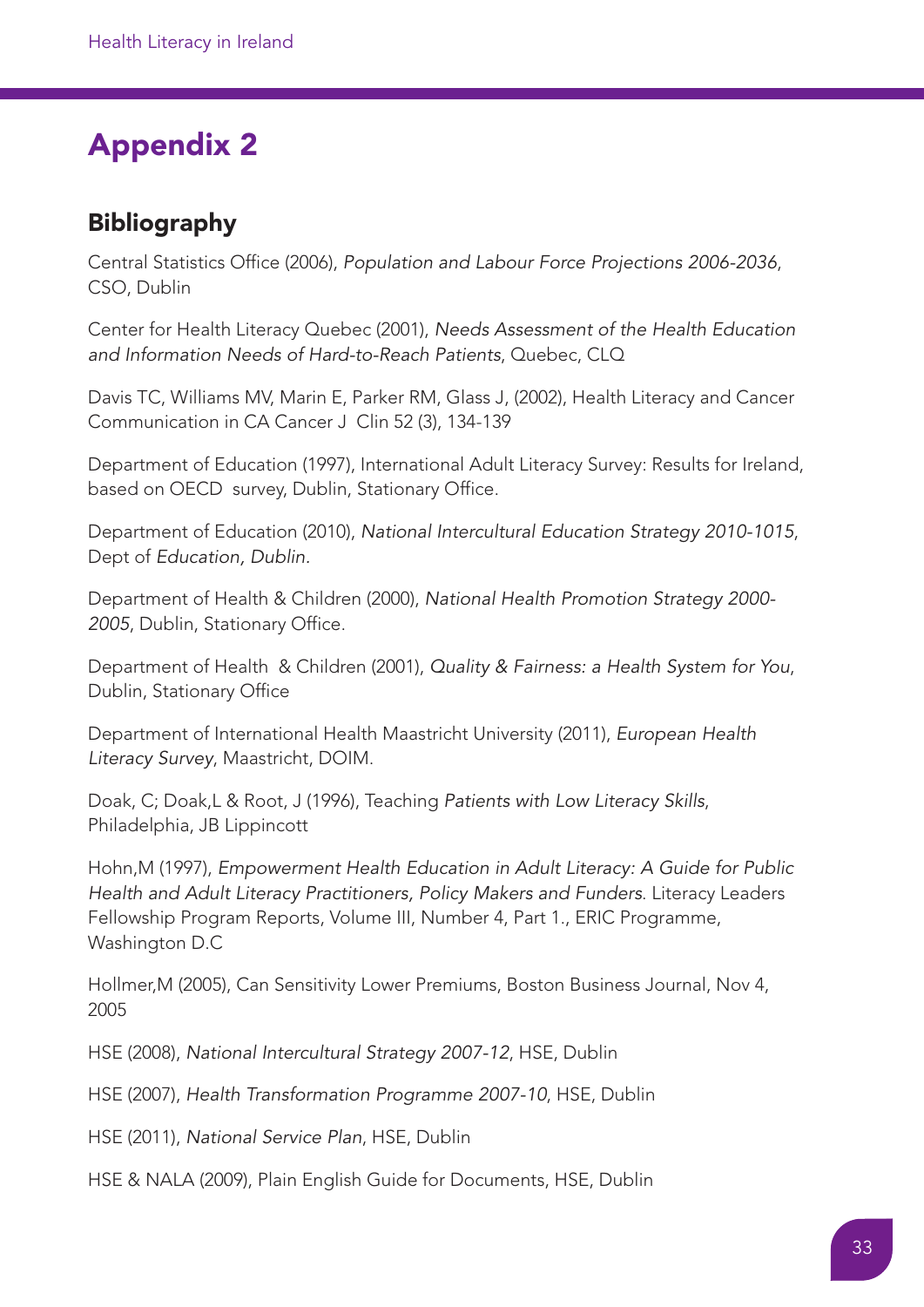Institute of Medicine US (2004), *Health Literacy: A Prescription to End Confusion*, Washington D.C, National Academies Press.

Institute of Medicine. (2009). Toward Health Equity and Patient-Centeredness-*Integrating Health Literacy, Disparities Reduction, and Quality Improvement.* Washington, DC: National Academies Press.

Institute of Public Health (2001), *Inequalities in Health*, Belfast, IPA

Kickbusch, M & Maag, D (2006), 'Health Literacy: Towards active health citizenship' in Sprenger, M. (ED) Public health in Österreich und Europa. Festschrift Horst Noack. Graz 2006. pp151-158

Lynch, J /NALA (2009), 'Literally Speaking' in The Consultant, 29.9.2009

Mancuso, L (2011), 'Overcoming Health Literacy Barriers: A Model for Action, Journal of Cultural Diversity, Vol 18, No.2

Mirsky, R (2005), presentation at the 'Mini-Conference on Health Literacy and Health Disparities', Northwestern Hospital, July 21, 2005

NALA (2009), *Policy Brief on Health Literacy in Ireland*, NALA, Dublin

NALA (2009), *Literacy Audit for Healthcare Settings*, NALA, Dublin

NALA/MSD (2010), *Audit Project*

NALA (2007), *Health Literacy Policy Paper*, NALA, Dublin

NALA (2002), *Health Literacy Policy and Strategy*, Research Report, NALA, Dublin

NALA/MSD (2008), 'Advocacy Groups Join Forces on Issue of Health Literacy', Health Literacy Report,.

NALA/MSD (2010), National Health Literacy Conference 'Linking Policy with Practice', published paper available healthliteracy.ie

National Quality Forum US (2005), *Implementing a National Voluntary Consensus Standard for Informed Consent: A User's Guide for Healthcare Professionals*

Nutbeam, D (2008), 'The Evolving Concept of Health Literacy' in Social Science & Medicine, 67, 2072-2078

Nutbeam, D (1999), Nutbeam, D. (1999), 'Literacies across the lifespan: Health literacy', Literacy and Numeracy Studies, 9(2), 47–55

Nutbeam, D (2010), 'World Expert Highlights the Need to Link Policy and Practice' in Health Literacy Report, NALA, Dublin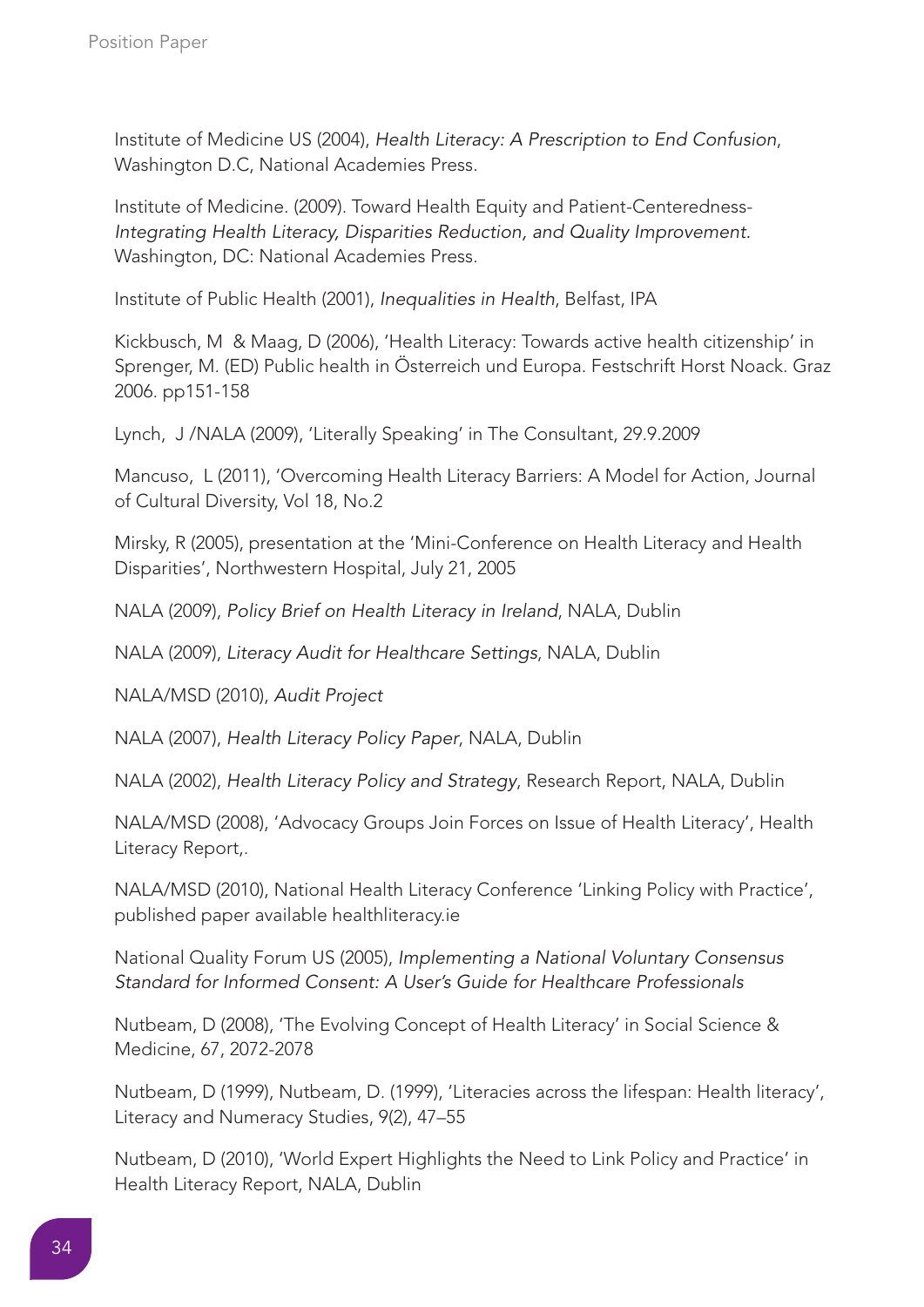OECD (2006) *Programme for International Student Assessment*, OECD, Paris

Perrin, B (1998), 'How Does Health Literacy Affect the Health of Canadians', a profile paper, Health Canada, Ottawa

Rudd, R (2007), 'Health Literacy Skills of US Adults' in American Journal of Health Behaviour, 31(Suppl 1):S8-S18

Rudd, R (2007) "Let's become partners: Practitioners in the health and education fields need to cooperate." Adult Basic. Education and Literacy Journal, 1(1)

Rudd, R, Colton, T & Schacth, R (2000), *An Overview of Medical and Public Health Literature Addressing Literacy Issues: an annotated bibliography*, NCSALL, Harvard.

Rudd, R (2004), 'When Words Get in the Way: the importance of health literacy', Literacy Update, vol 13 no.3

Schartzberg, J,G; Van Geest, J; Wang, B (eds) (2005), *Understanding Health Literacy: Implications for Medicine & Public Health*, American Medical Associaiton

Slán (1999 & 2002), *National Health and Lifestyle Surveys*, Dept of Health and Children, Dublin.

Smyth, E & Hannan, D (2000), Education and Inequality' in B.Nolan, P.J O'Connell & C.T Whelan (eds) *Bust to Boom: the Irish Experience of Growth and Inequality*, Dublin, IPA

The Joint Commission (2007), *" What Did the Doctor Say?:" Improving Health Literacy to Protect Patient Safety,* Joint Commission, Washington D.C

Townsend, P (1987), The Black Report: Inequalities in Health & the Health Divide, London, Pelcian

US Dept of Health & Human Services (2009), *Improving Health Literacy for Older Adults: Expert Panel Report,* CDC, Atlanta

US Dept of Health & Human Services (2010), *Quick Guide to Health Literacy*, CDC, Atlanta

Whitehead, M (1987), *The Health Divide*, London, Pelican

Wilkinson, R & Pickett, R (2011), *The Spirit Level: Why Equality is Better for Everyone*, London Penguin